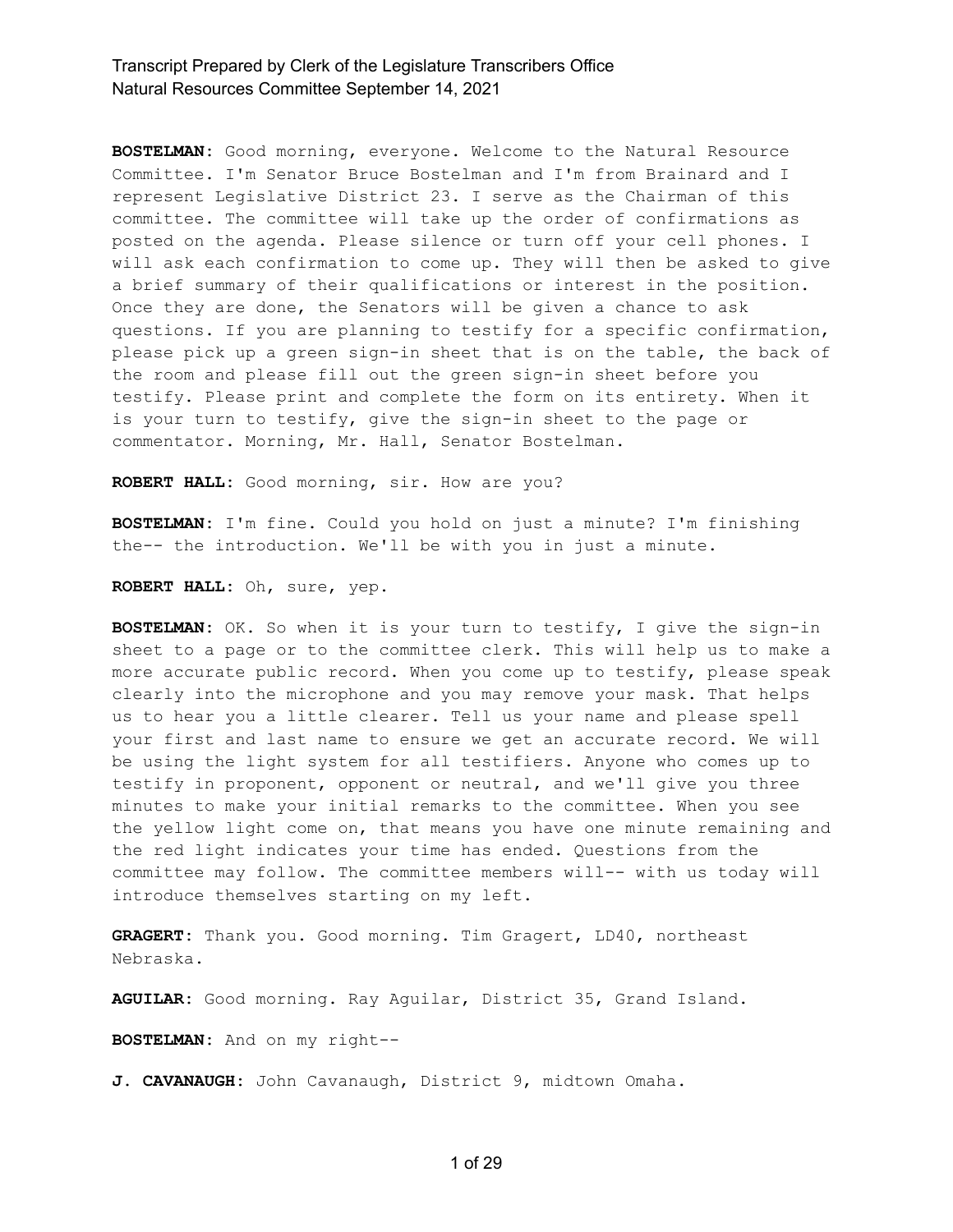**MOSER:** Mike Moser, District 22, Platte County, a bit of Colfax County and half of Stanton County.

**BOSTELMAN:** And Senator Moser also serves as the Vice Chair of the committee. To my left is the committee legal counsel, Cyndi Lamm, and to my far right is committee clerk, Katie Bohlmeyer. Our page today- thank you for being with us, Claudia. With that, we will have our first confirmation for us, and that will be a reappointment of Mr. Robert C. Hall. Mr. Hall, you're welcome to give us some information. Tell us about yourself, your position and your interest to remain on the committee.

**ROBERT HALL:** All right, thank you, gentlemen. It's a simple story. I grew up in Saunders County, Nebraska. I've lived here my entire life. My grandfather-- great-grandfather, homesteaded in 1869 and we still have the farm, my brother and I. And I've worked for 46 years. I'm getting a bad export, is it something I'm doing?

**BOSTELMAN:** Oh, you're fine. We can hear you fine.

**ROBERT HALL:** OK, I just get such a bad echo, I wanted to make sure. But I've worked for 46 years as an asbestos work as a member of Local 39, which covers the state of Nebraska. And that time I worked in the field, I served as business manager of the union from 1996 to the January of 2008, which at that time I was appointed to the International. I served as an International representative [INAUDIBLE]

**BOSTELMAN:** Mr. Hall, you're breaking up for us a little bit. I don't know if it's our-- I don't know if there's anything we do to help that, but go ahead.

**ROBERT HALL:** Well, let me try this then. Does this sound better?

**BOSTELMAN:** There you go. That's much better, yes.

**ROBERT HALL:** OK, I don't know how much you heard, but I can repeat anything you'd like me to.

**BOSTELMAN:** You're fine. It was just the last bit I think you're talking about your involvement on the national labor board, was it?

**ROBERT HALL:** Yes, I was international representative for the heat and frost insulators asbestos workers international, and I traveled all across the United States and Canada on representing the members. So in that time as business manager in Omaha, I also served as chairman and coordinator of our asbestos training program, which was certified by

2 of 29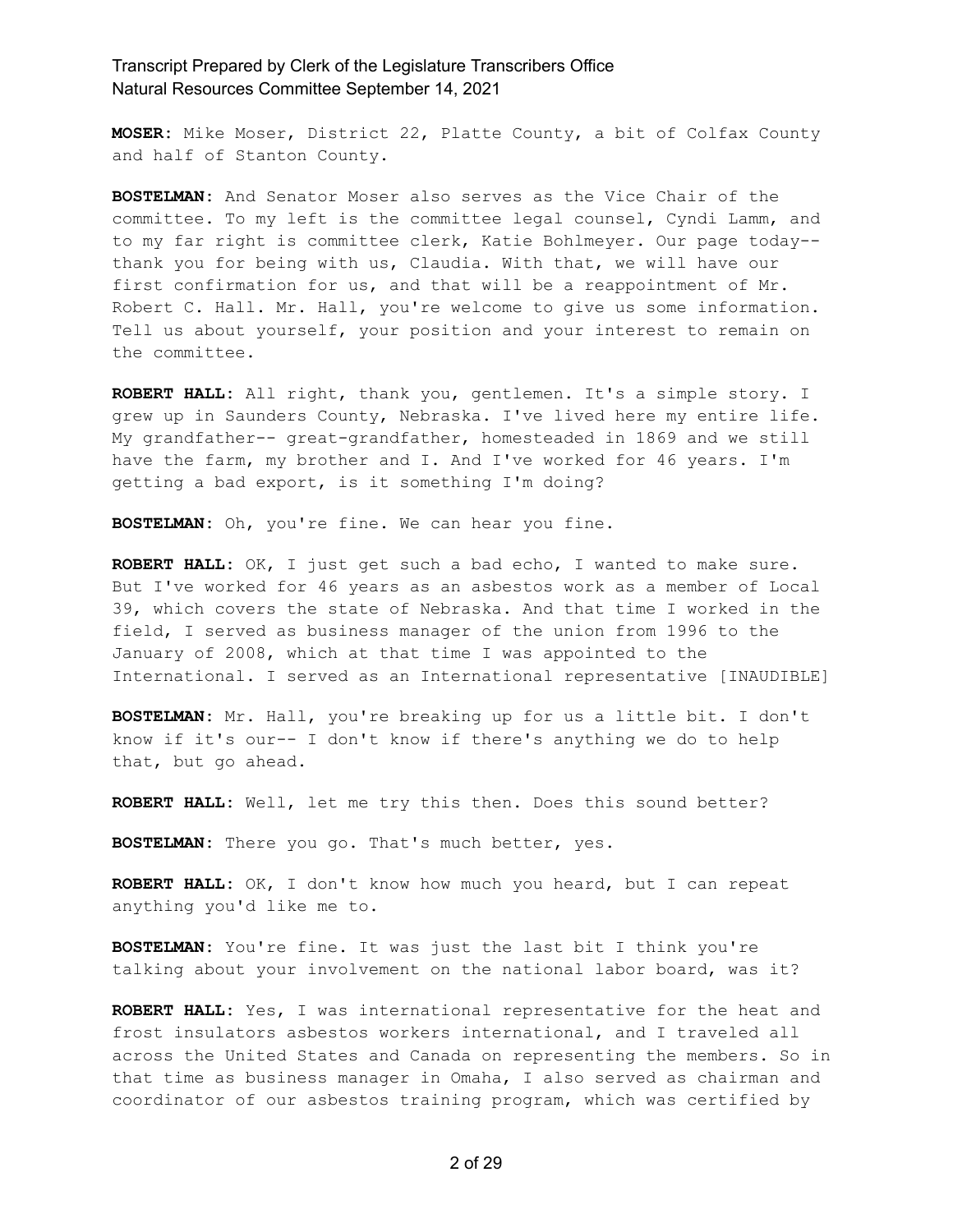the state of Nebraska. Early on the regs, I believe, started in Nebraska in 1986, and we had our training program since then. And I took care of all that, the asbestos training and was involved with the regulations and so forth. And I believe it was around 2002 or 2003 when the Secretary of Agriculture, Johanns, was our Governor at that time, and he appointed me to the EEQ Council. So I've served on it for, gosh, probably 18 years somewhere, you know, 17, 18, 19 years I've been on the board and I'm still interested in the-- oh, the stewardship, I guess, is the word I would use of our air and our water in Nebraska. And so I enjoy sitting on the board, keeping up with some of the regulations and following along as we progress through some tough times with our air and our water quality. So I look to continue to do that. And that's about all I have to say.

**BOSTELMAN:** OK, thank you, Mr. Hall. Are there any questions from the committee members? I do have one. I would like to thank you, Mr. Hall, for your willingness to serve, continue to serve in this capacity. And as you talked, as you're one of the 17 members representing a number and you're representing the labor union, is that your portion of the board?

**ROBERT HALL:** I represent labor on the committee, yes.

**BOSTELMAN:** Great. So representing a number of-- that are knowledgeable about the potential impact or may be aware of interests that may be affected by the rules and regulations adopted by the council, would you please tell me which of your past or present experiences you believe will be the most helpful for you in forming those rules? And maybe what are some things that you've experienced on the-- on the- on the board that you feel are positive? So a two-part question.

**ROBERT HALL:** Well, the-- I guess the-- the memories I have of positive are the grants that we allot for the small union municipalities to continue serving their communities with clean water for drinking water and also the air quality. I'm always involved or trying to be involved with the air quality regulations, because I know that impacts the labor market for the power plants for truckers, for [INAUDIBLE] FCR units and so on. I try to stay on top of that part of it. And as far as [INAUDIBLE].

**BOSTELMAN:** We lost you.

**ROBERT HALL:** Oh, it's not really accomplishment but there was a spillage in there with Shell Creek up by Columbus that was killing off the water. Where it was killing off fish and other wildlife in the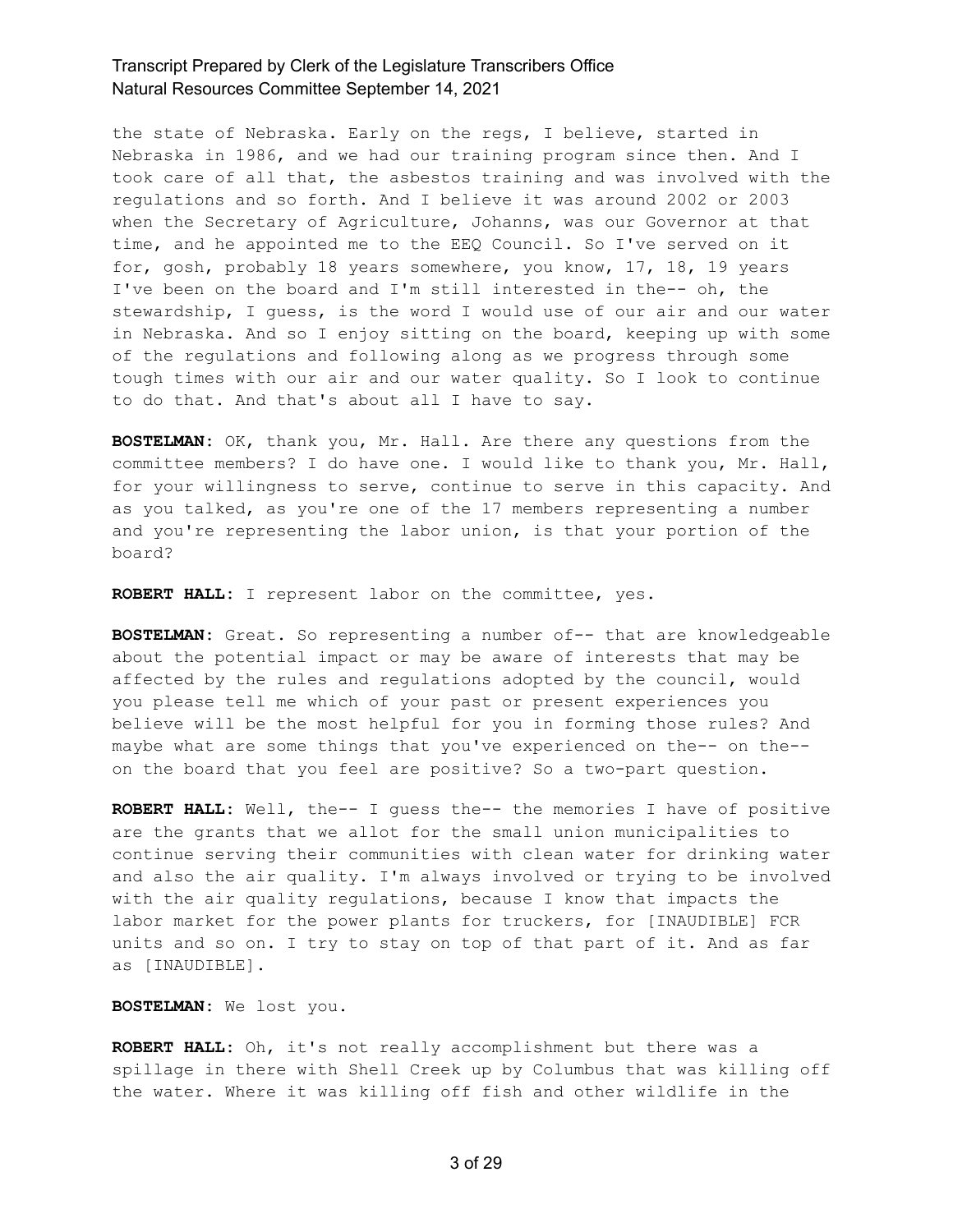stream and there was a young group of advocates for the-- for cleaning up Shell Creek that came to one of our meetings and testified. They were young high school students, as I remember. And they took a great interest in our resources, especially our water resource here in Nebraska. And with their help and-- and the work of the the DEQ, they were able to clean the creek up and-- and maintain current levels, I believe, that the fish are back and the waterways are flowing properly and there's the village and runoff has been controlled. So that was probably a good feeling in my-- in my career there on the council.

**BOSTELMAN:** Yeah, I would agree. I was there at the announcement on Shell Creek. That's in my district, obviously, as you know. That was- that is a great project that's going on, especially involving high school students. Was that part of a subcommittee of the 17 that worked with that? Are you part of a subcommittee or-- or not?

**ROBERT HALL:** No, no, that was-- that was done through just a regular board meetings or the DEQ Council meetings. And then I believe the president and then the-- the great-- the great staff and the great people at the DEQ did most of the legwork and did most of the work.

**BOSTELMAN:** Understand. Is there anything that you see you think could be changed with how the board functions or other aspects of the board?

**ROBERT HALL:** Well, I'll tell you what-- what concerns me, Senator Bostelman, is the-- the ethanol plant at Mead, Nebraska and I've studied a little bit on it. I haven't studied it like I should. I've been busy with finishing up my career and some other issues in my personal life. So I haven't really paid attention like I should. I hope to get more involved with that. But I was very concerned with the spilling there and burning of those-- that seed corn with all the pesticides in it. And I actually was down at our farm, our family farm is north of Memphis, Nebraska, and that was spilling was run in, I believe Highway 66, the old HIghway 63 now when I grew up, so if I say 63, I'm referring to Highway 66 but they were down there with this [INAUDIBLE] dumping into a dump truck going down the road with-- with spilling seed all over the highway. The highways were covered with it. It covered my car. I had to go to the car wash, but it got within a mile and a half of our family farm. And so that was concerning to me and-- and I don't know-- I know you have some legislation that you're proposing and I thank you for that, because it's just obvious that we can't allow them to burn those pesticide infected, you know, seed. That just goes beyond my comprehension that could happen. I know that DEQ was out there. I read the report. They went with the Department of Agriculture, but there doesn't seem to be the team to stop it. And so,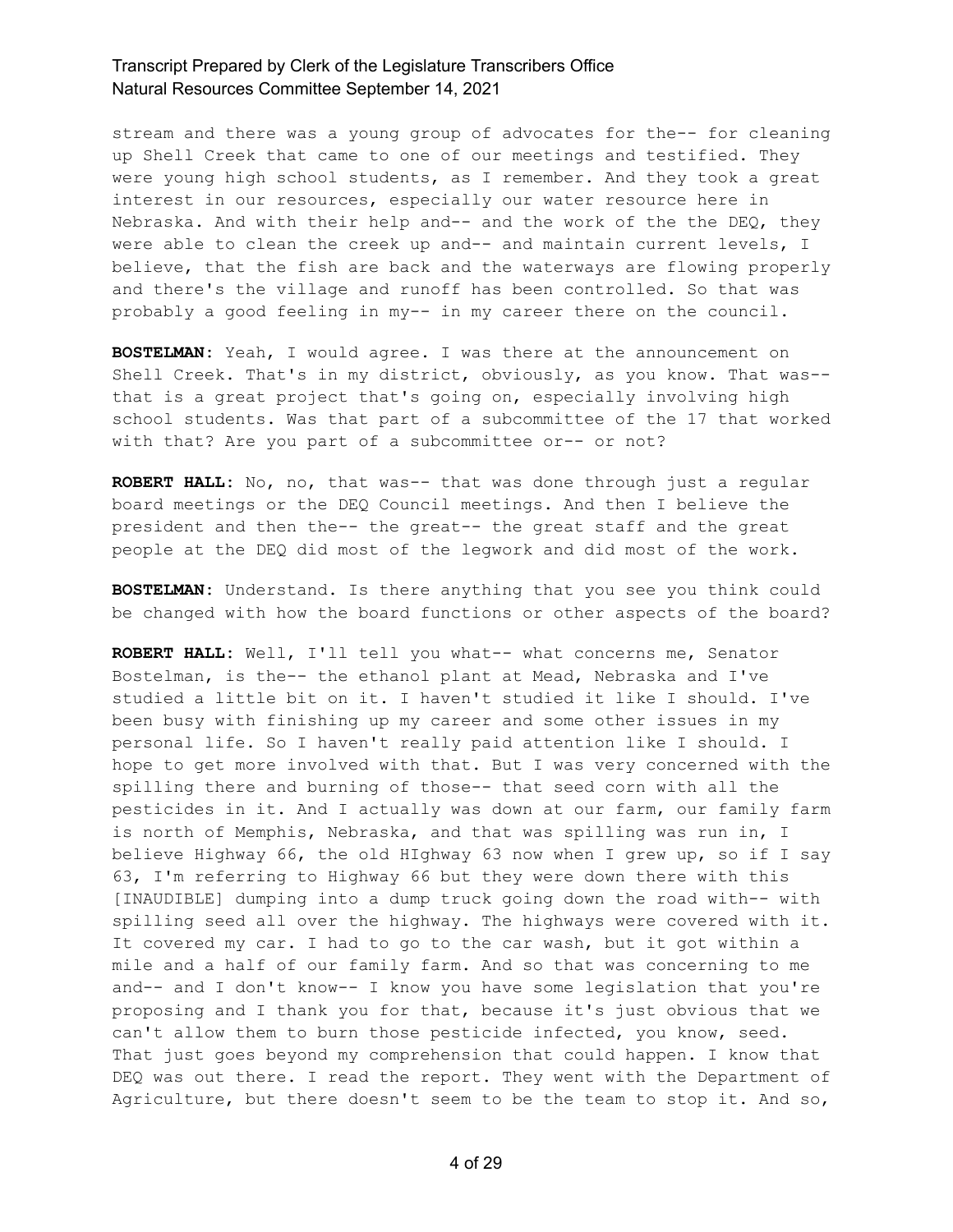look at what we got now. We've got a huge cleanup and I think the seed companies have stepped forward the last I read and are going to pay for that cleanup. But here was this company going scot-free and the taxpayers in Nebraska were going to get stuck with the cleanup, add that dollars. So that's one thing I-- I hope we can all work together, get something accomplished there so that we can do something a little different, so if we see a violator, there's some type of mechanism to where some enforcement can be done and can be stopped. They can't go on for four, three, two, five years and create a big mess like we have. So that's an example of something I think we need to all work on and we're going to have to work on our air and water, it's all, you know, without the air and the water here in Nebraska [INAUDIBLE] across the country, we're in trouble. So I think it's something we need to really look at and address.

**BOSTELMAN:** Sure, thank you. And that's-- we have an LR. I have an LR on that that I think Senator Cavanaugh and I are working on part of that. We're looking at exactly some of the things you're talking about, so we appreciate that. Are there other questions from committee members? Seeing none, thank you, Mr. Hall, for calling in. I do have one more question. How many times do you meet as a board?

**ROBERT HALL:** We meet-- it's been-- we've done some Zoom meetings like everybody, but we meet at least twice and sometimes three times a year, if my recollection is correct. I think the statute said we had to meet in two different quarters, maybe three different quarters. I know we meet-- usually we meet three times a year that I recall, but sometimes if we can't get all of our business done, or something comes up where we need to get approved, we'll have a special meeting to address that, something that slipped through the cracks because of statutory regulations we need to get it taken care of by a certain time.

**BOSTELMAN:** OK, thank you. Again, thank you for your willingness to continue to serve and appreciate your time this morning and have a good day.

**ROBERT HALL:** Thank you. Thank you, gentlemen.

**BOSTELMAN:** All right. Goodbye. Is there anyone who would like to testify as a proponent for Mr. Hall's reappointment? Any testifier as a proponent? Anyone would like to testify as an opponent? Anyone like to testify in the neutral capacity? Seeing none, that will close our hearing on the reappointment for Mr. Robert Hall to the Environmental Quality Council. Our next hearing we'll have will be on-- for Mr.-- a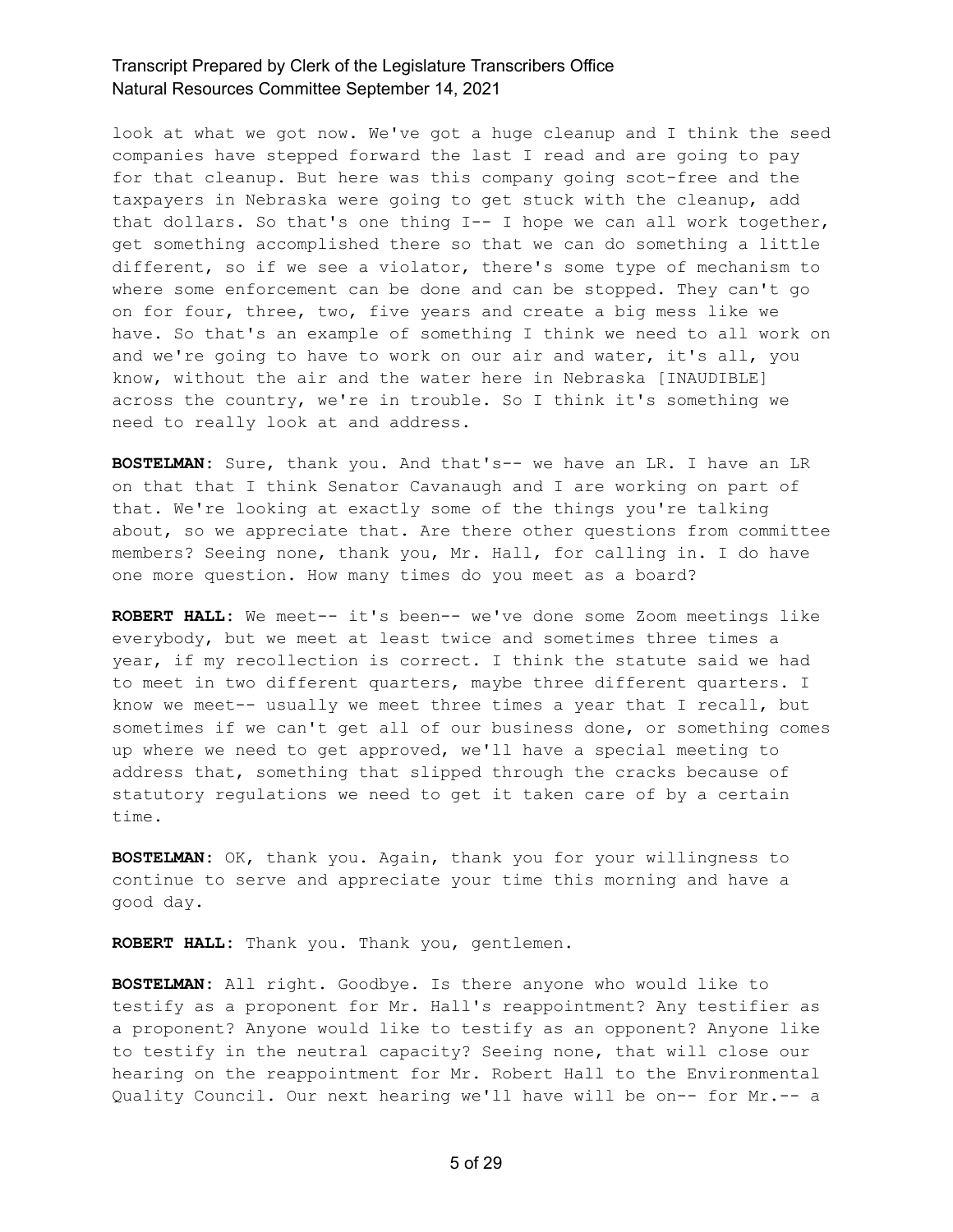reappointment for Mr. Joseph Citta, Mr. Citta. Good morning, and remember-- have you spell your names.

**JOSEPH CITTA:** Certainly, good morning. My first name is Joseph, J-o-s-e-p-h, last name is Citta, C-i-t-t-a. I live in Columbus, Nebraska. I'm seeking reappointment to the Environmental Quality Council. If confirmed, this would be my fifth term, so I've been on it for four terms. I represent the power-- the power generating area. A little bit about myself. I'm married, have three grown children. I've lived in Columbus for 45 years. I'm a Nebraska native, originally from Bellevue, Nebraska. I graduated from Hastings College, bachelor of arts degree in biology. I currently work for Nebraska Public Power District. I'm the director of Corporate Environmental and Water Resources. I've worked for the district for 45 years. Also other capacities, I'm chairman of the board of the Lower Loop NRD. I've been on the NRD board for over 30 years. I've been, like I mentioned, on the council. I'm also on the Platte River Recovery Program. In fact, when I leave here today, I have to go to Kearney for a 2-day meeting on the Platte River recovery. On a national level, I've served as-- as chair of the Environmental Task Force for the Large Public Power Council and for Chair of the Environmental Task Force, the KPPA. I am a registered environmental manager and a certified hazardous material manager. So just a little bit about my background, sir.

**BOSTELMAN:** OK, thank you, Mr. Citt-- Citta.

**JOSEPH CITTA:** Citta, yes. Thank you, Chair.

**BOSTELMAN:** Are there any questions from the-- from the committee board? Senator Cavanaugh.

**J. CAVANAUGH:** Thank you, Chairman Bostelman. Thank you, Mr. Citta, for being here. I apologize if I'm going to ask you more questions than I asked the last guy, but that was a little difficult.

**JOSEPH CITTA:** All right. I look forward to them, sir.

**J. CAVANAUGH:** Well, our first question is just generally, can you give me an overview of what the Environmental Quality Board does?

**JOSEPH CITTA:** Well, predominantly two things. The council, as the Chair Bostelman mentioned, is a 17-member council from basically all walks of life across Nebraska. A couple of things. We primarily would approve the environmental regulations for the state of Nebraska. So we went public hearings, where the public can come and testify. The NDE has to propose regulations that are advertised and they have-- they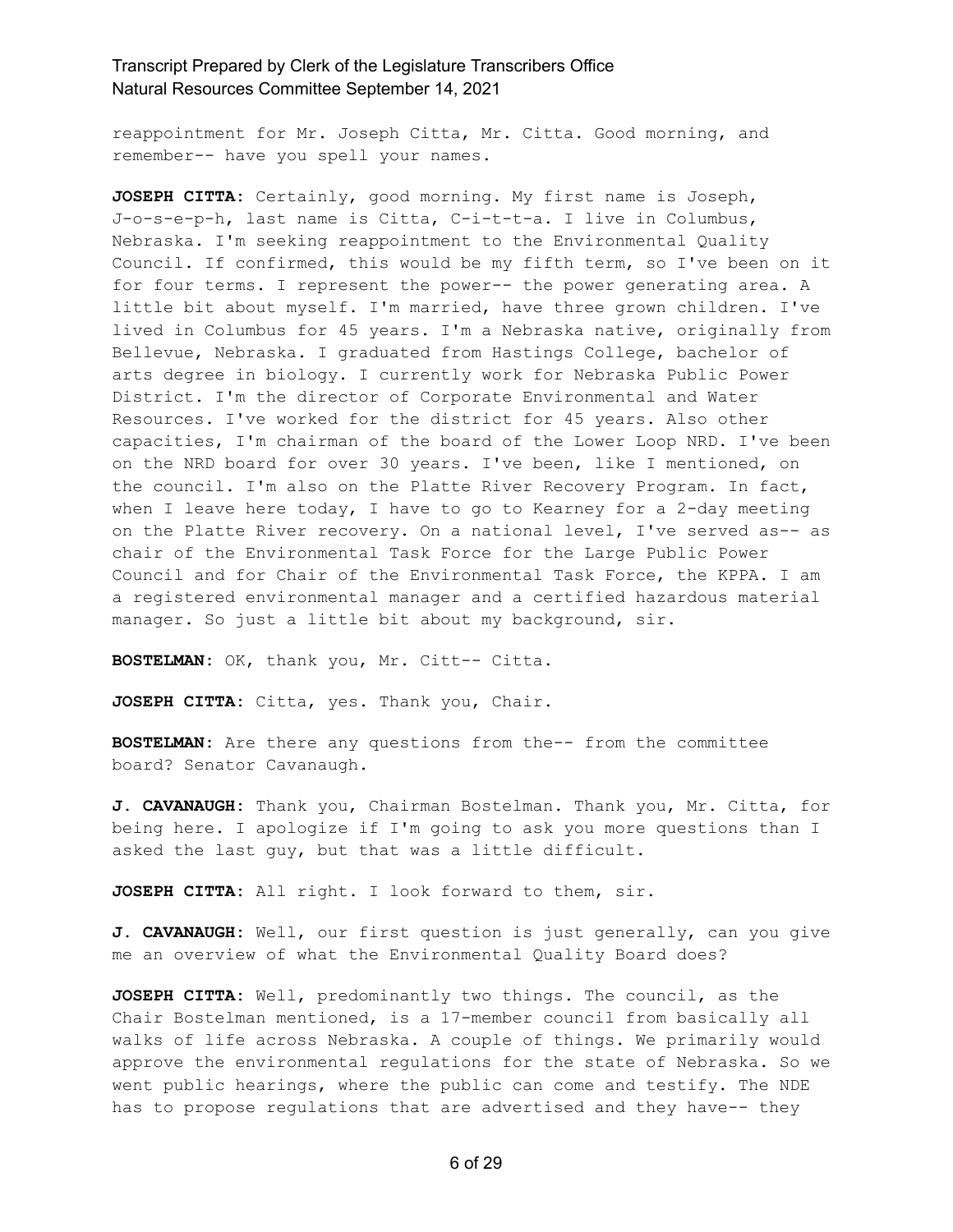have outreach. And then we hold a hearing, public hearings, take testimony similar to, you know, to what you all do. We take testimony and then we would rule on whether to approve the regulations or disapprove and ask for revisions. The other thing was, we would administer like what Mr. Hall mentioned earlier, there's a couple of funds, a drinking water fund that we administer for cities and taxable entity-- entities to look at drinking water and wastewater treatment, but they have some very low interest-- interest funds that-- on loan situations where they can do for clean water and wastewater. But those are primarily the two. Also we can serve as a sounding board for the public. Naturally, we don't have any enforcement responsibilities, however, being with all walks of the public, we are a sounding board where we can then-- where the public can contact us and we can take those issues to the appropriate regulatory agencies. I know I've been talked to on several occasions from the public regarding some environmental concerns and then I could pass those on, take those up and pass them on and have a little oversight. So that's primarily it, in summary.

**J. CAVANAUGH:** Thank you. So--

**JOSEPH CITTA:** Certainly.

**J. CAVANAUGH:** In terms of the 17 members, obviously you represent power generators and Mr. Hall represents labor unions, which I assume, people who are employed in the fields. Is there ever a time in which there's a conflict between your employer's interests and the proposals in terms of regulatory constraints that might come before the--

**JOSEPH CITTA:** I've really not noted-- notice that, you know, because well, luckily where I work, I mean, we're very environmental sensitive and very environmentally proactive. So, no, I've not noticed any conflict. And on the council, even though I do represent the power industry, I'd like to feel I pretty much represent the people in Nebraska and try to make decisions best on on what-- what I believe is best for the-- for the state and the people in Nebraska. And in turn, that falls right in line with public power.

**J. CAVANAUGH:** Well, I agree with that perspective too.

**JOSEPH CITTA:** OK.

**J. CAVANAUGH:** I think that your purpose there is to bring the perspective, but to represent the people of Nebraska.

**JOSEPH CITTA:** Yes, sir.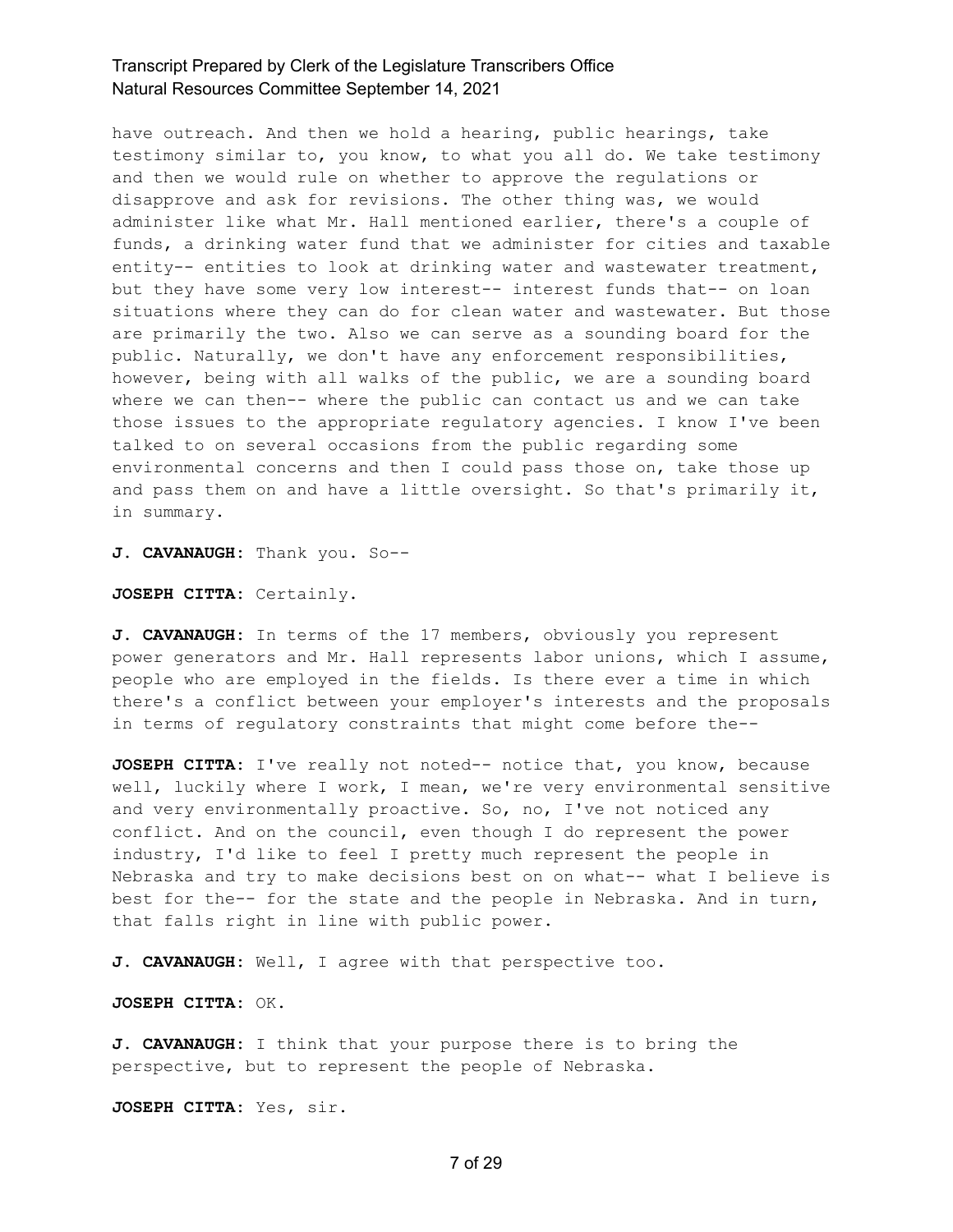**J. CAVANAUGH:** I would agree with you on that. Thank you.

**JOSEPH CITTA:** I'm very passionate about that.

**J. CAVANAUGH:** You've got a-- I'm blown away by your credentials. So I appreciate your willingness to serve. Thank you.

**JOSEPH CITTA:** Thank you, sir.

**BOSTELMAN:** Senator Moser.

**MOSER:** Do you know of the other members of the council how many of those seats are reserved for people from certain entities like public power or labor or, you know, or are some of-- some of the seats just for the general public?

**JOSEPH CITTA:** Pretty much not, I mean, for example, there's-- as you can imagine, there's-- there's different levels of industry, agriculture. There's county government, city government is representative, minorities. There's biologists, there's biologist's, there's a physician. So I mean it try to hits all the walks of life but as far as just, let's say, an ad hoc or a member of the public, no, I don't believe so. They're typically associated with representing  $a--$ 

**MOSER:** So each of the 17 seats has some background in some perspective of environmental quality?

**JOSEPH CITTA:** Environmental or public health, yes. For example, the physician, the physicians there are naturally to help us-- to help get information and evaluate, you know, public health scenarios. We have a biologist that's there that looks at, you know, the biological- biological piece. We try-- they try to hit-- it's really been successful. I'm just amazed at the ability of this group to work together.

**MOSER:** Do you elect your own chairman of your board?

**JOSEPH CITTA:** We do. We elect our own chairman and luckily enough, I'm chairman-- presently chairman of the board of the council.

**MOSER:** Are there requirements that certain numbers of the members be affiliated with a particular political party?

**JOSEPH CITTA:** No, not to my knowledge, sir.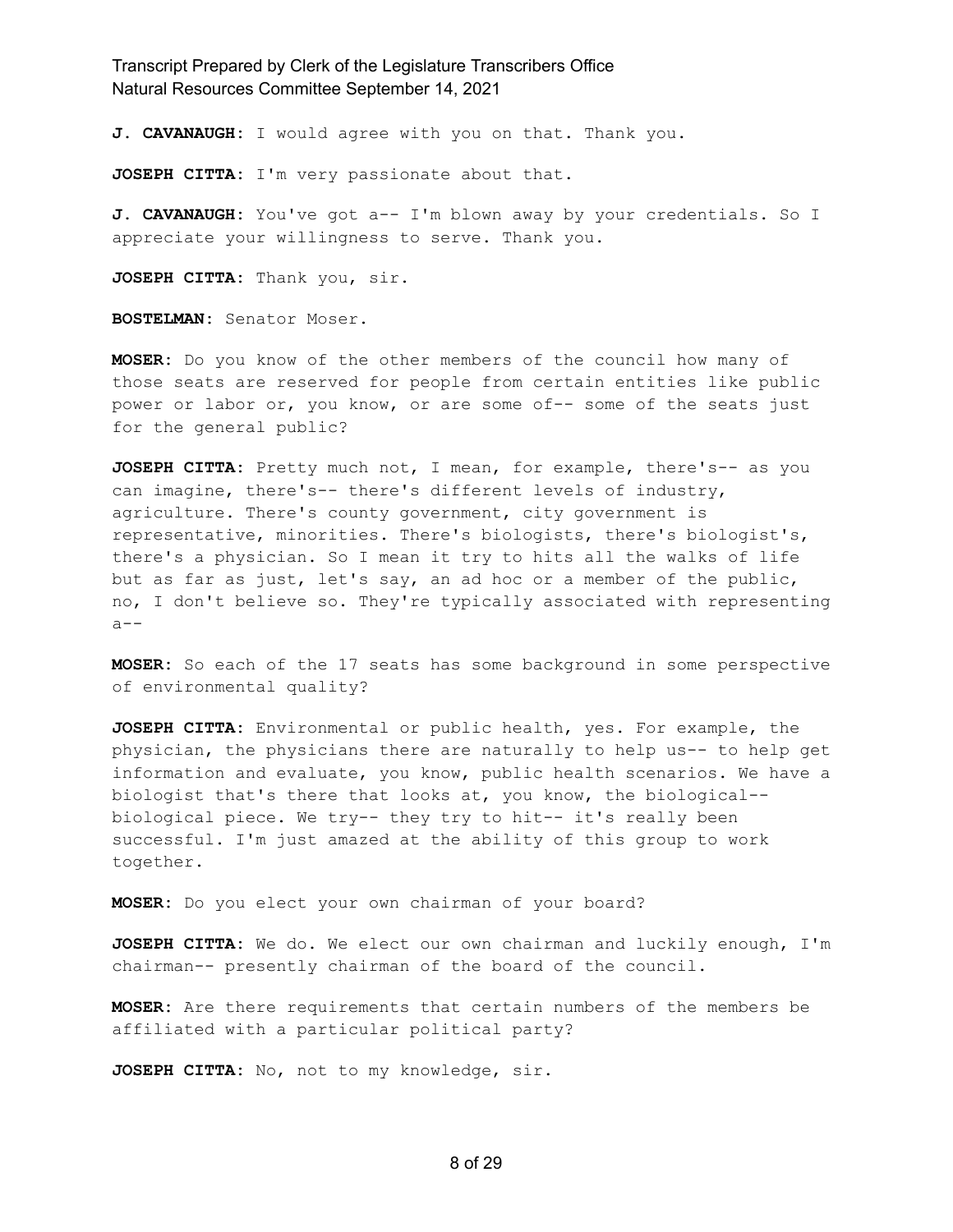**MOSER:** OK, thank you.

**JOSEPH CITTA:** Certainly. Thank you, Senator.

**BOSTELMAN:** Senator Gragert.

**GRAGERT:** Thank you, Chairman. Thank you for your testimony.

**JOSEPH CITTA:** Certainly.

**GRAGERT:** I'm-- I'm interested in your perspective on the nitrate issue in parts of Nebraska. And how do you see us moving forward on the water quality with specific-- specifically nitrates?

**JOSEPH CITTA:** OK, of course. The groundwater, you know, once again, typically the groundwater quality, it's a combination of, you know, what the NDE would require. Also with the NRDs. The NRDs also have a- have a significant interest in nitrates. In fact, I know I could-- I could speak for the NRD that I'm on, that I know we are looking at some special water quality areas in the Lower Loop where we're looking at regulating the amount of nitrogen and that's being placed in the different hotspots. But also-- and they work-- we work in conjunction with the NDEE, for example, for the CAFO, you know, the confined- confined feeding operations and the manure, the amount of manure that could be put out on the-- on the ground. So to me, it's a combination of both with which would be the environmental regulations for the state, but then also more specific the local control for the NRDs. I don't-- I hope I addressed that, but it is a significant issue and needs-- needs continued focus.

**GRAGERT:** OK, that's what I was really after the last part of your sentence.

**JOSEPH CITTA:** Oh, it is. I mean, it's--

**GRAGERT:** Is that how you feel the nitrate issue is in Nebraska?

**JOSEPH CITTA:** I do. I mean, there's-- there's many areas that are- that are quite a bit above the drinking water standards and they're doing studies more and more. In fact, we just had a presentation from the university to find out there-- there seemed to be more and more health effects than-- than was originally expected from the amount of nitrates. It's in the water, especially to certain classes, children, and women-- pregnant women. So it does need focus. And I believe that-- I know in certain areas it is being focused on more, but it needs to be aggressively looked at. I see it as a as a-- as an issue.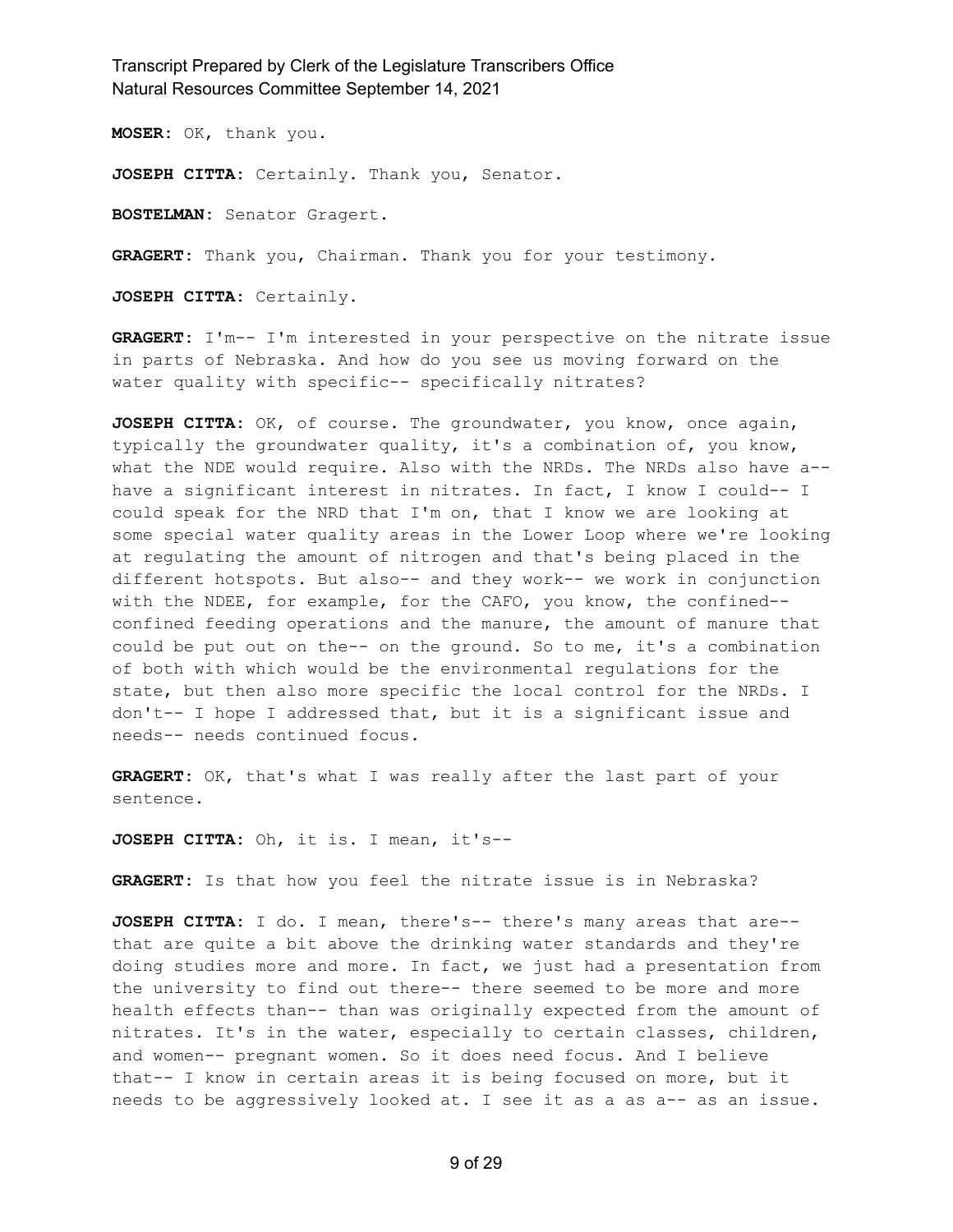**GRAGERT:** Thank you.

**JOSEPH CITTA:** Definitely. I hope I addressed your question.

**GRAGERT:** Yeah. Thanks.

**JOSEPH CITTA:** Thank you, Senator.

**BOSTELMAN:** I would have a follow-up question. I think the-- what Senator Cavanaugh asked on the regs or those type of things, are-- do you-- do you only review what's brought to you or do you have the ability to form or change regs from the council?

**JOSEPH CITTA:** We can't-- we have the ability, although because of the public notice requirements, any change has to go back and be public noticed and then we would have to hold a hearing on. So when we-- when we actually have, and when we're hearing a regulation itself, we don't have the ability to change it there at that time and vote. Basically, if there's a change, we-- we request a change or ask the NDEE to look at it. Then they go back and have to follow the public rulemaking.

**BOSTELMAN:** All right. Thank you. I think you answered that and my question should have been better. The-- you got to the end was, you know, can you as a body request? Can the council make a request or statement to DEE for a specific change?

**JOSEPH CITTA:** Yes, sir. I'm sorry if I took the long road there, I'm sorry.

**BOSTELMAN:** No, you're fine. You answered my question. I just should a-- should articulate a little bit better.

**JOSEPH CITTA:** That's OK.

**BOSTELMAN:** Knowing what this council's does, are you particularly interested in seeing any rules made in any specific area? Is there any, like I asked Mr. Hall, if there any changes you would like to see made?

**JOSEPH CITTA:** Oh, not really. I think it's a very effective, you know, and once again, it's an example of the local control that Nebraska is famous for. But no, I think it's a pretty workable. Sometimes the ability to change the regulation gets a little clumsy. But following the public process is understandable and the public rulemaking process. But but no, actually, I think it works fairly well. I do not have any-- any issue.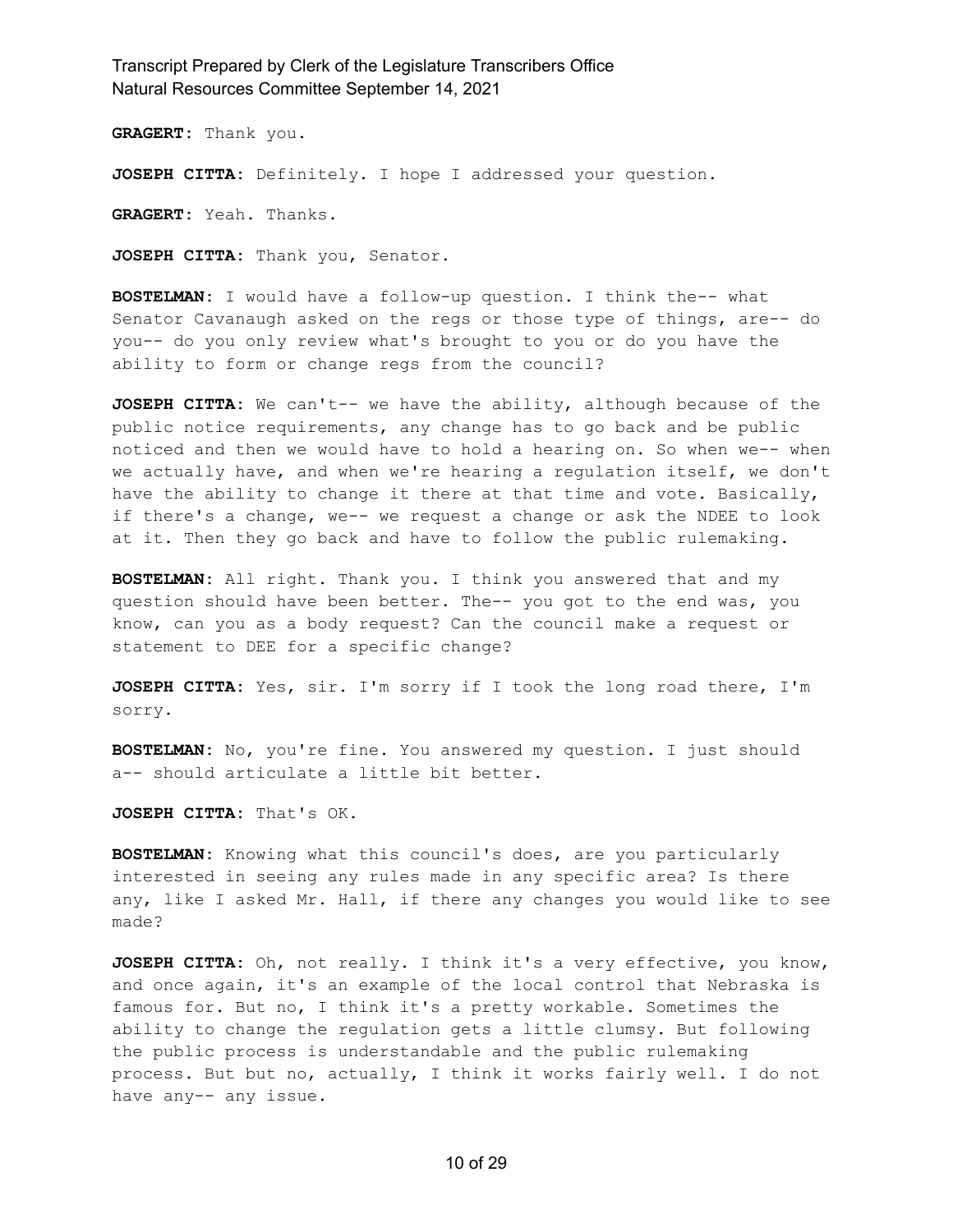**BOSTELMAN:** Other-- thank you. And other than maybe what Senator Gragert was talking about, is there any other areas in particular that you think should be addressed or could be addressed?

**JOSEPH CITTA:** Well, I think, you know, once again, everybody's- everybody's concerned about climate change and the balance. You know, just like with all due respect, just like the issues, you know, that you wrestle with you. It's a-- it's an evaluation of balance on-- on what and what we need for environmental sustainability, but also reasonableness and affordability. But I believe one of the big areas that-- that we're probably going to see a lot of focus on in the future is regulation, probably on carbon and in climate change. I see that as an upcoming issue.

**BOSTELMAN:** OK, thank you. Are there any other questions? Senator Cavanaugh.

**J. CAVANAUGH:** Thank you, Chairman Bostelman. I just want to follow up, is-- so in terms of, do you think regulating carbon is something that the-- that you would-- the board would consider in the future?

**JOSEPH CITTA:** No, I believe that's some upcoming. I believe-- I know on a federal level we're hearing, in fact, I think right now with the-- you probably heard there's a lot of debate going on with the budget reconciliation process, trying to get a clean energy standard or carbon standard in. I-- and once again, once there's a federal regulation, it follows the states to implement that and then our council would be addressing those on a state level. So I believe that's just an upcoming-- some upcoming regulations that we will- that we will anticipate to see.

**J. CAVANAUGH:** And do you think you're prepared for that conversation?

**JOSEPH CITTA:** Well, sir, it's-- that'll be hard to say. It'll depend on how impactive the proposed regulations are. But it's-- with the diverse group that we have and the experience, it'll-- it'll be an interesting conversation, but will be challenging. It's certainly not an easy-- it's not an easy-- easy thing to try to address, but I think it's coming.

**J. CAVANAUGH:** Thank you.

**JOSEPH CITTA:** I don't-- I don't know. I-- probably a bit. It's hard to say. We'll just have to wait and see what happens, but it's a pretty diverse group.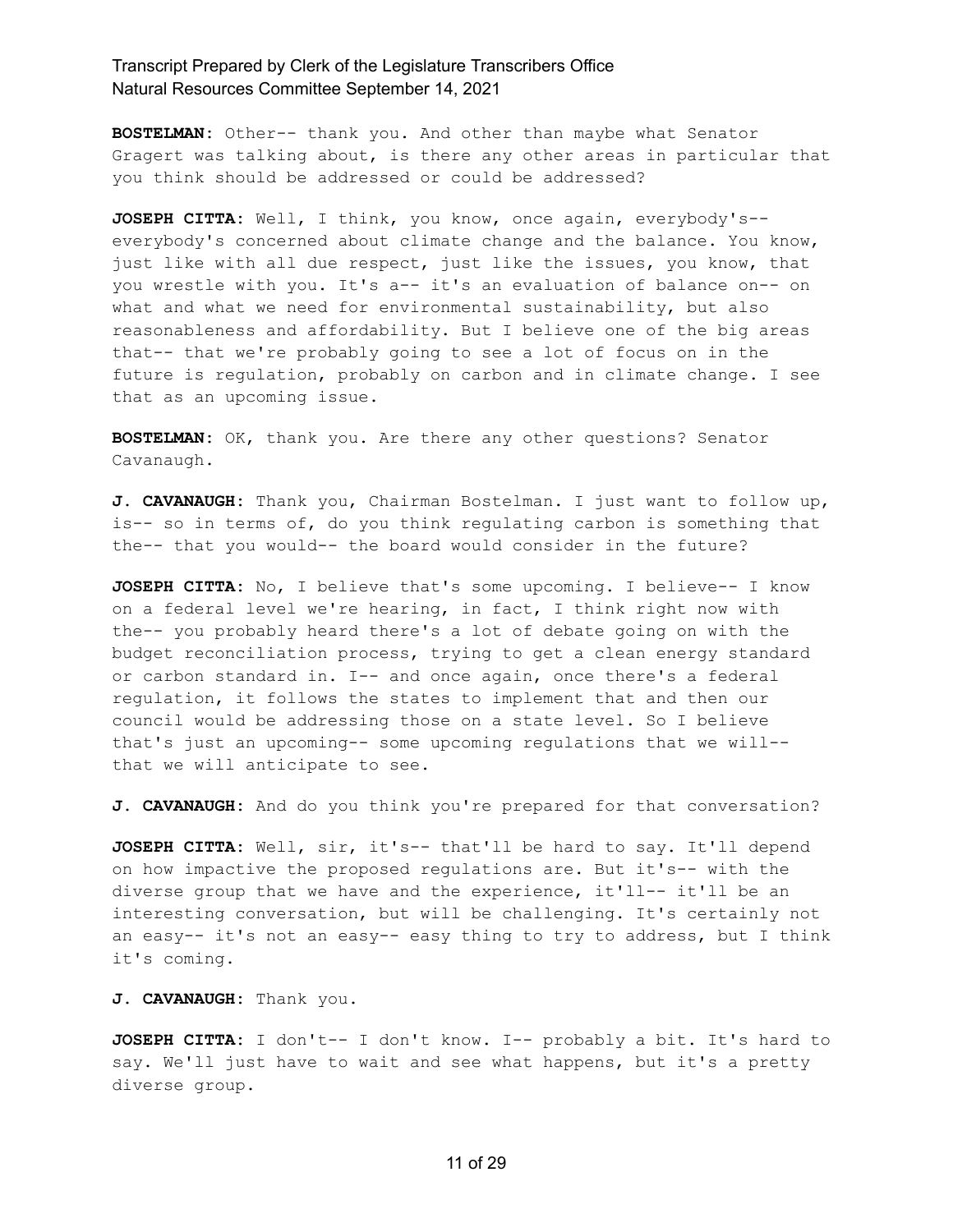**BOSTELMAN:** OK, seeing no other questions, thank you, Mr. Citta for your willingness to continue to serve on the Quality Council, so thank you.

**JOSEPH CITTA:** Well, you're welcome. Thank you.

**BOSTELMAN:** Thank you for coming in this morning. Would ask anyone who would like to testify as a proponent for the confirmation of the reappointment for Mr. Joseph Citta to please step forward. Anyone to testify as a proponent? Anyone would like to testify as an opponent to the reappointment of Mr. Citta? Anyone who would like to testify in the neutral capacity on the reappointment of Mr. Citta? Seeing none, that will close our hearing for the reappointment of Mr. Joseph Citta to the Environmental Quality Council. Our next confirmation hearing will be for Marty Stange, would you please step forward. Good morning and please state and spell your name for us to begin with.

**MARTY STANGE:** Yes. Yeah, my name is Marty Stange. It's spelled M-a-r-t-y S-t-a-n-g-e. And just a little bit about me, I grew up, was born and raised at Cairo, Nebraska, near Grand Island. So, yeah, Cairo by some folks. I'm an UNL graduate. I've been employed with the City of Hastings at Hastings utilities since 1989. And currently I'm the environmental director. I'm a professional engineer, been-- also several professional licenses, such as a grade-one water operator. I'm also an asbestos construction supervisor. Just multiple duties you have to do with the City of Hastings. I work with water, sewer, solid waste, air emissions. If it says environmental, they usually throw it on my desk. With the city, I'm also a civil engineer by training, so I'm the senior design engineer for the community. I've been working on Superfund sites for the city. In fact, I'd like to say that the reason I got my job with the city was I answered the question, do I know what an aquifer was? And I got that job, so. And principally with the Superfund activities, I've been responsible and making sure that we understand the impact of the municipal water supply system and really the financial stability of a community, certainly as a team of a lot of people. I've worked with the local NRDs, NDEE, UNL, Wellhead Protection. We've certainly done a lot of work over the years regarding the nitrates and the uranium that's coming into the community. I've been the project leader for the Hastings Aquifer Storage and Restoration Project, and that's going very well. We've seen a lot of of good communication with the rural and urban folks to see if we can move that forward. I've served on several regulatory committees and often asked by my peers to provide training and so forth. So with that, I guess to answer the question, why do I want to be on the committee? First of all, it was brought to my attention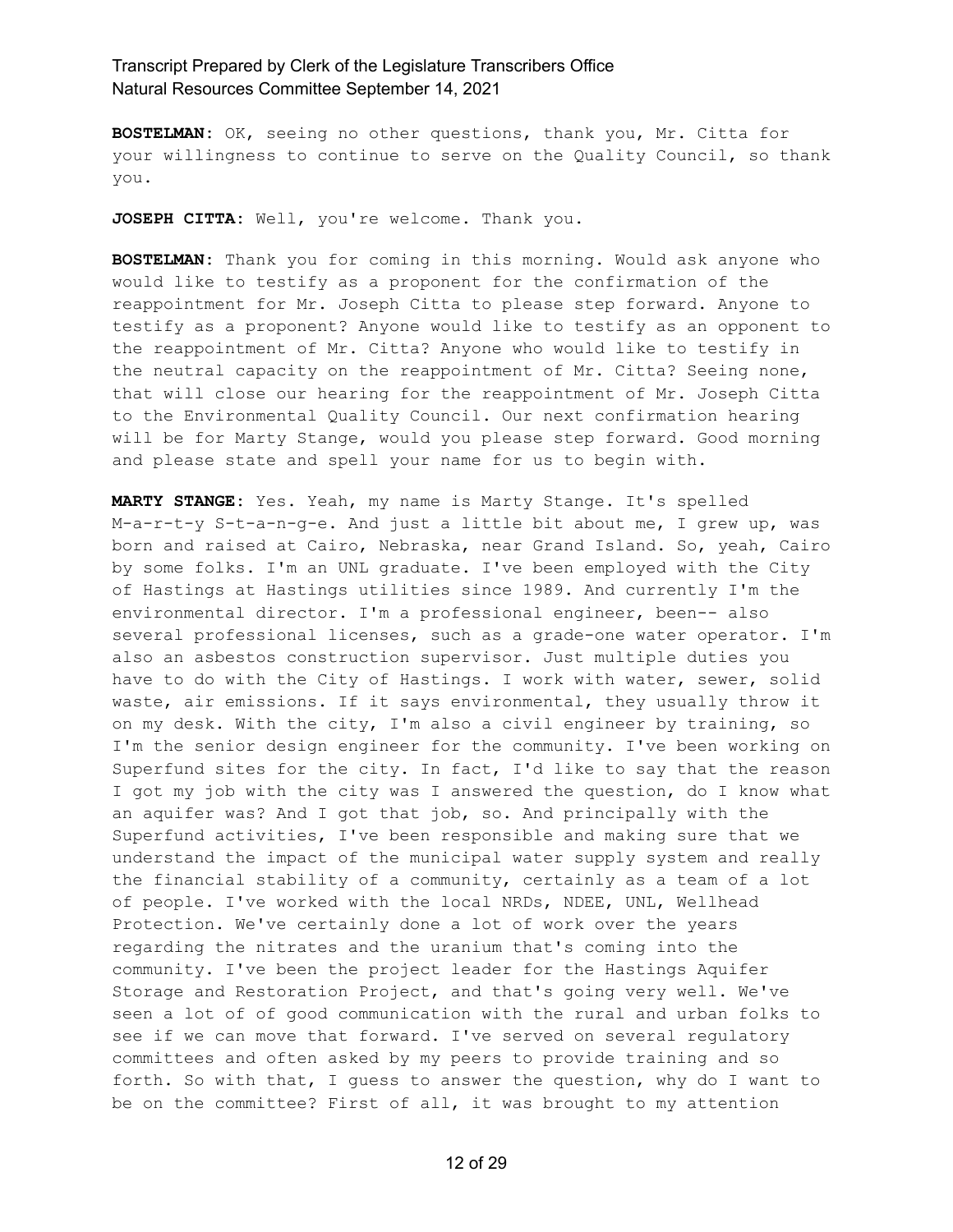there was an opening and so I asked a few of my peers what they thought. They thought I'd make an excellent choice to be in there just because of my years of experience and working with the NDEE. And I- and I believe that the one thing that I think has been very positive in working with the NDEE and obviously the EQ for a lot of those years is that, you know, they've always stressed compliance for education. And I think that's the one thing that I really found was a positive experience working with the-- with those folks. There's, you know, like myself, there's a lot of different things we have to do. We're not experts at everything. But to be able to go to these folks and, you know, get the assistance you need and work through those without need to go to enforcement, I think it's just-- it's-- it's a good thing for the state of Nebraska. And when I talk to peers outside of the state, they're very envious of what we have. So I think we have something very positive.

**BOSTELMAN:** OK. Thank you.

**MARTY STANGE:** Answer any questions.

**BOSTELMAN:** Are there questions from committee members? Senator Cavanaugh.

**J. CAVANAUGH:** Thank you, Chairman Bostelman, and thank you, Mr.-- I'm sorry, is it Sangey?

**MARTY STANGE:** Stange.

**J. CAVANAUGH:** Stange. I'm sorry I wrote-- my handwriting is horrible. Stange. So would you be filling a specific position on the board for municipal?

**MARTY STANGE:** Yeah, it's a small committee in municipal government.

**J. CAVANAUGH:** And you listed off a lot of interaction with entities. Have you had any specific interactions with the Environmental Quality Council that come to mind, I guess.

**MARTY STANGE:** Yeah, not specifically with the council itself, but, you know, obviously when we deal with rules and regulations, we've had a lot of peer groups and, you know, we work with some of those members on that committee. So, yeah, full aware of some of those folks.

**J. CAVANAUGH:** And so you talked about, I guess, the positives about NDEE being in compliance through education, which I kind of like that saying. But I think you probably heard Mr. Hall talk earlier about the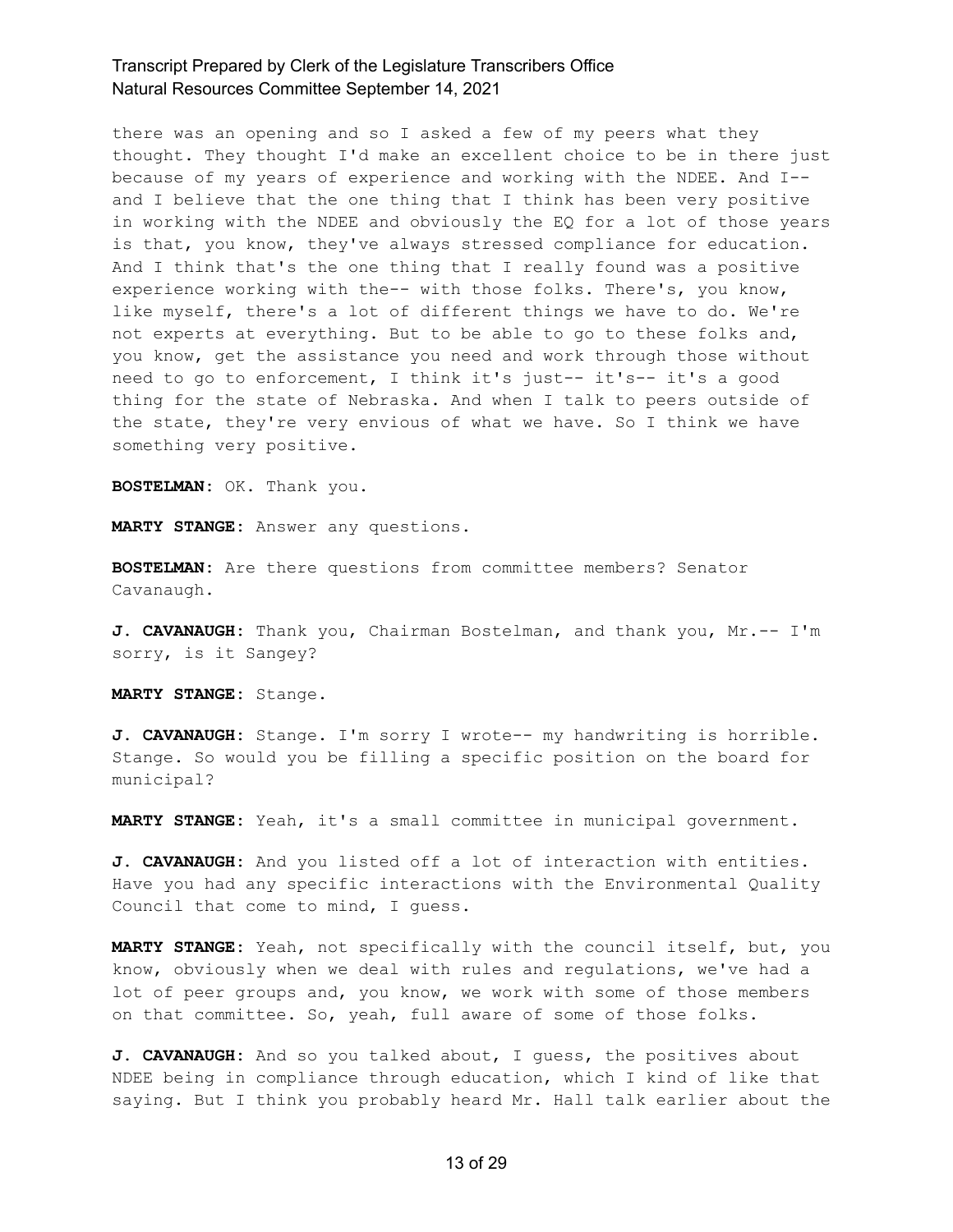issue at Mead and to me, obviously, that seems like maybe a failure and lack of actual direct action by NDEE. Does that--

**MARTY STANGE:** Well--

**J. CAVANAUGH:** Like I said, just throwing that out for comment.

**MARTY STANGE:** Yeah. I'm not sure that I know enough about the entire Mead issues out there, but just knowing how spills can occur and how things take place, it's always a little bit of tyranny of small decisions and things kind of happen as they go. You know, certainly working with the Superfund issues, it's complex. So, I, you know, I understand that. But, yes, it needs to be addressed. I think it's going to be a legacy that Mead is going to have to deal with for a long time.

**J. CAVANAUGH:** Right. Well, I guess my-- my point or question is more like I-- I like the idea of just the ideal is compliance through education. But obviously, I guess my question is, do you recognize that there is a necessity for maybe a more pointed approach by some of the regulat-- by regulatory agencies?

**MARTY STANGE:** Yeah, I think-- I think the-- the-- my response would be that there are people that are willing to take education. I mean, you can lead a horse to water, but it may not drink. That doesn't mean that these folks would have taken on a role of saying, I want to work with you. So, you know, I just-- I don't know those folks. You know, I deal with folks that just say, yeah, I'm going to do what I do and I'm not going to take any advice on doing a better job, so.

**J. CAVANAUGH:** And my question is for-- from a regulatory standpoint, what do you do in that situation when they don't take that ideal?

**MARTY STANGE:** You know, there's always a place for enforcement. You know, you do the best you can. I kind of like to say it's, you know, three strikes, you're out, type thing. But, you know, they're all, obviously, going to be some people that you're just not going to get to-- you're just going to have to go through that path.

**J. CAVANAUGH:** Thank you.

**BOSTELMAN:** Other questions? Senator Gragert.

**GRAGERT:** Thank you, Chairman. Thank you for your testimony. Uh, you have quite an extensive background of water, sounds like and I'm going to go to water and again, nitrate issue. What is your perspective on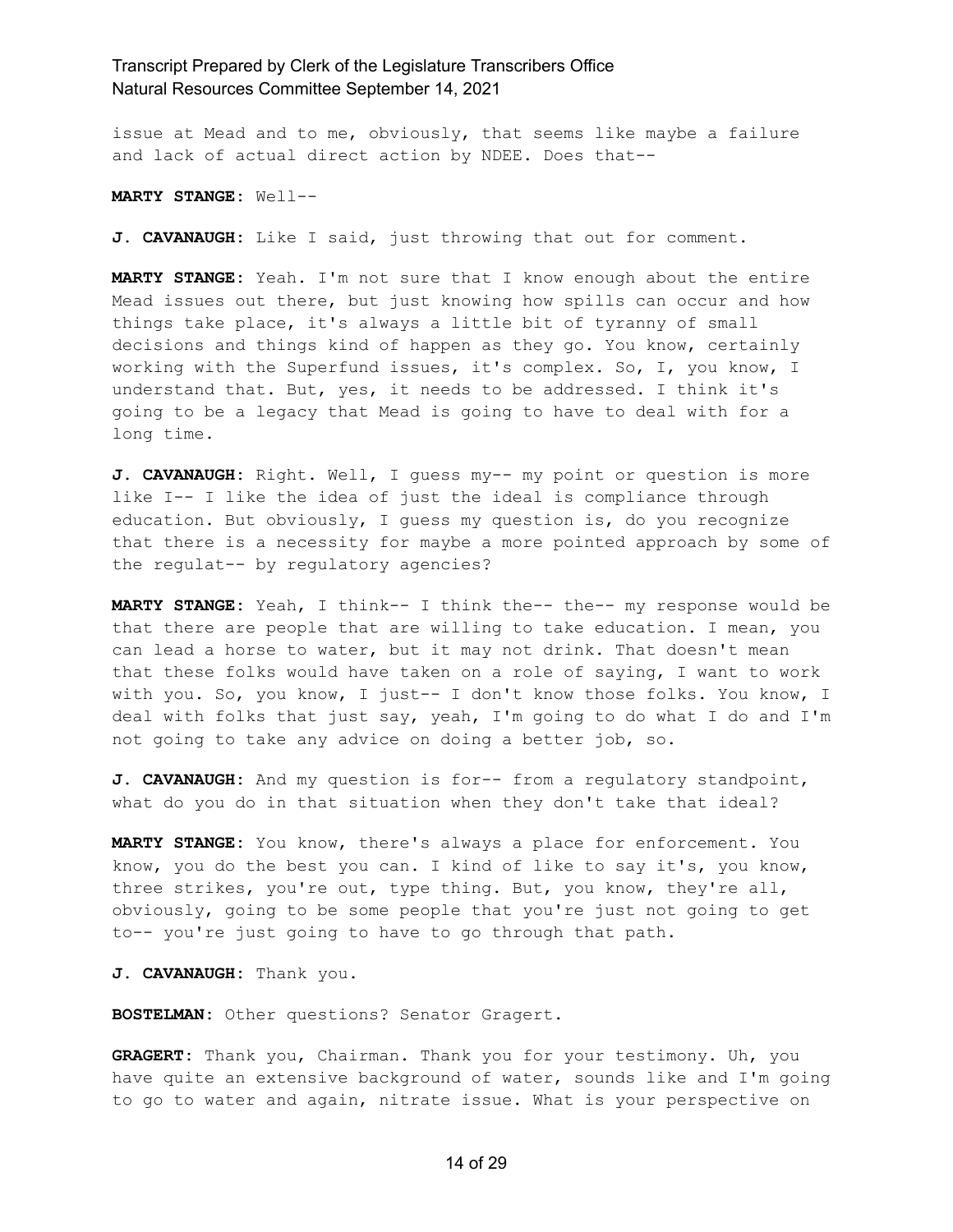local and state government as far as working the issue of nitrates in Nebraska?

**MARTY STANGE:** You know, the NRDS have been a tremendous asset for the community of Hastings. And I'll-- I'll say this. A lot of times I'll go to an NRD meeting and the first thing they'll ask us, how much money do you need. It's usually that-- that's what people come to me and ask. And what I've said is, it's not that we wouldn't like always more money to help deal with the issues of nitrates and uranium that we're dealing with, but a lot of times we just need the technical side of it. And I know working with the Upper Big Blue and the Little Blue NRDs, they have been very great and gracious in giving us staff time to help us figure out where the problem is, how best to try to address those-- those issues that are out there and sometimes just the the educational part of it. And then coming to, you know, meetings where we're dealing with both the urban and rural folks, knowing that we're working together and doing that and, you know, we leave the-- the financial stuff to our council and our boards and, you know, let them deal with it. So again, education is probably 90 percent of what it's going to take to resolve these issues that we have out there.

**GRAGERT:** I understand Hastings has got a reverse osmosis plant?

**MARTY STANGE:** Yeah, we do that as part of the aquifer restoration project. That is just a focused treatment so we can inject clean water back in the aquifer, and, you know, protect our municipal wells.

**GRAGERT:** So your solution to the pollution is dilution?

**MARTY STANGE:** Not necessarily. We're doing both the short-term and a long-term project. The short-term was by 2016, we weren't going to have enough water without some kind of treatment so we needed to deal with that. And that's what the aquifer storage and restoration project is about. But we're actively involved in the long-term in working with the NRDs to try to get, you know, better control of the nitrates out there. Unfortunately, it's a nitrate legacy because as we worked with the university on, you know, we've got anywhere from 500 to 2,000 pounds of nitrogen in the vadose zone. It's going to continue to go down into the aquifer. We certainly want to stop it. I mean, that's our future in here. We'd like to say that we don't have to replace that RO plant, but I think that-- that would be kind of pie in the sky. But our-- our-- our view is we've got to address both the issue. We cannot keep polluting and we've got to figure out how we can manage the pollution that's out there as well as we got to protect the city's water supply.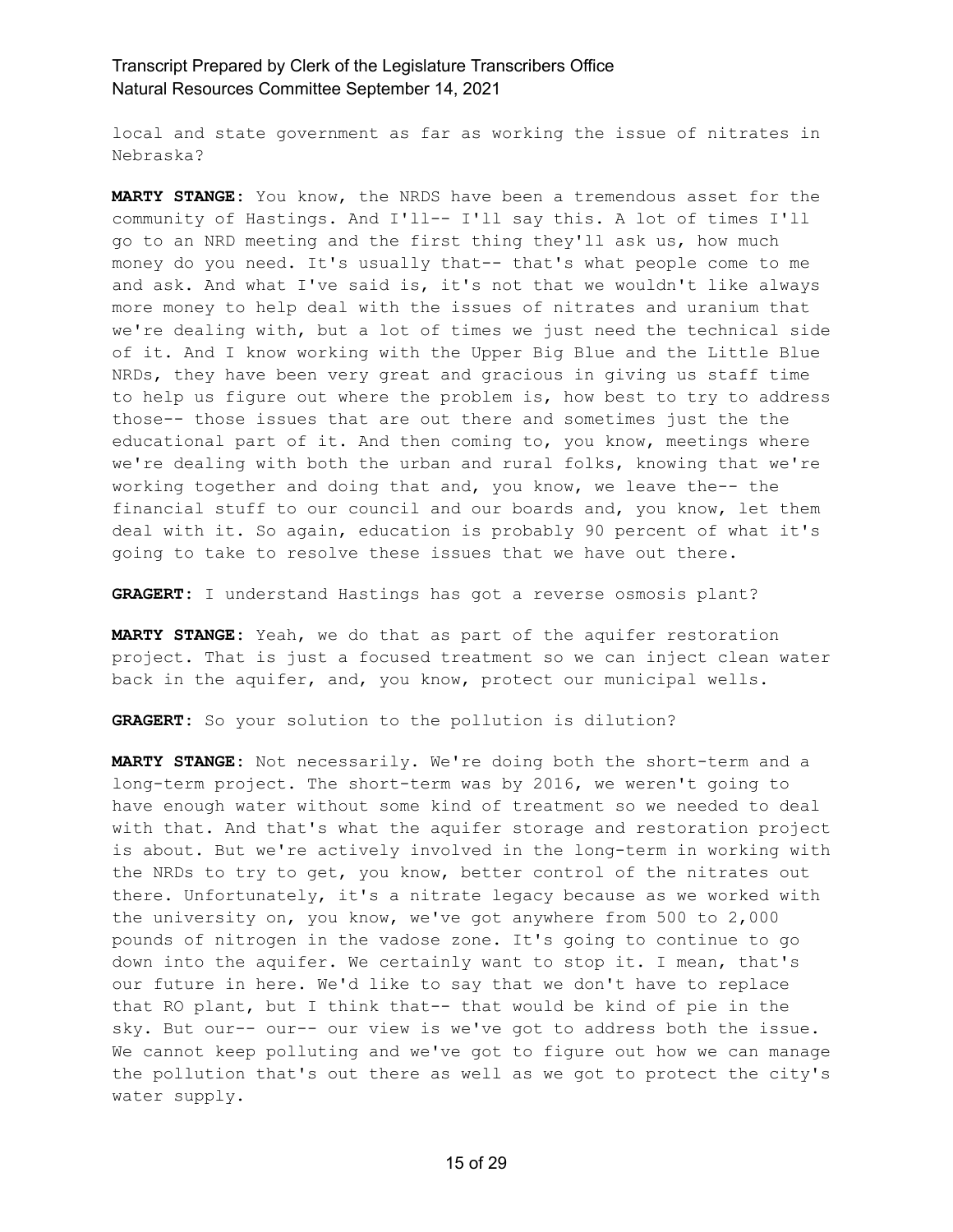**GRAGERT:** So do you have a couple of examples you could give me on how you're going to attempt going about the nitrate issue?

**MARTY STANGE:** Yeah. One of the things that we're really pushing on is trying to do more incentives through the community. We do provide financing to some of the rural folks that are out there for like soil testing, those kind of things. We're-- we're actively sampling wells every year so we can monitor what's going on out there. We provide it to the NRDs. We are on about a five-year-- five, six-year program to go out and take the vadose of the sampling. We're financing that so that the NRDs can make good decisions on that. I'd like to-- I would like to say that we're doing a good job, but the answer is, we still have a lot of work to be done out there. But I really think some of it is is going to be a change in the-- the age of the farmer that's out there. Certainly sometimes we can get to the younger, you know, younger ones. We're working right now with the high school and the community college with those folks. And it's just-- it took a long time to occur. It's going to probably take a long time to happen. And I was one of those guys that put fertilizer on when I was a kid, so. And in the Platte Valley, we were injecting it pretty close the aquifer. So I understand the problem, but we-- we're just going to have to continue to try to do better that's out there.

**GRAGERT:** Thank you.

**MARTY STANGE:** Yeah.

**BOSTELMAN:** Senator Moser.

**MOSER:** I don't know if you're familiar with what I'm asking for, but the aquifer travels from the northwest to the southeast?

**MARTY STANGE:** In Hastings, that's correct.

**MOSER:** In kind of a slow migration. And, are the nitrate rates too high everywhere, or as you get farther east, they're worse or how do you--

**MARTY STANGE:** We've actually sampled an area of 200-square miles for the City of Hastings. And so we've done a pretty good job of mapping it and we went clear to the northwest to intercept the Platte River. And what you find is that there's a lot of nitrates along the Platte River and it's just because it's a very shallow aquifer. So that very sandy soil up there is a source of nitrates, but there's also pockets of nitrates between the Platte River and the City of Hastings in that farm ground out there. Like I said, we've sampled the vadose zone and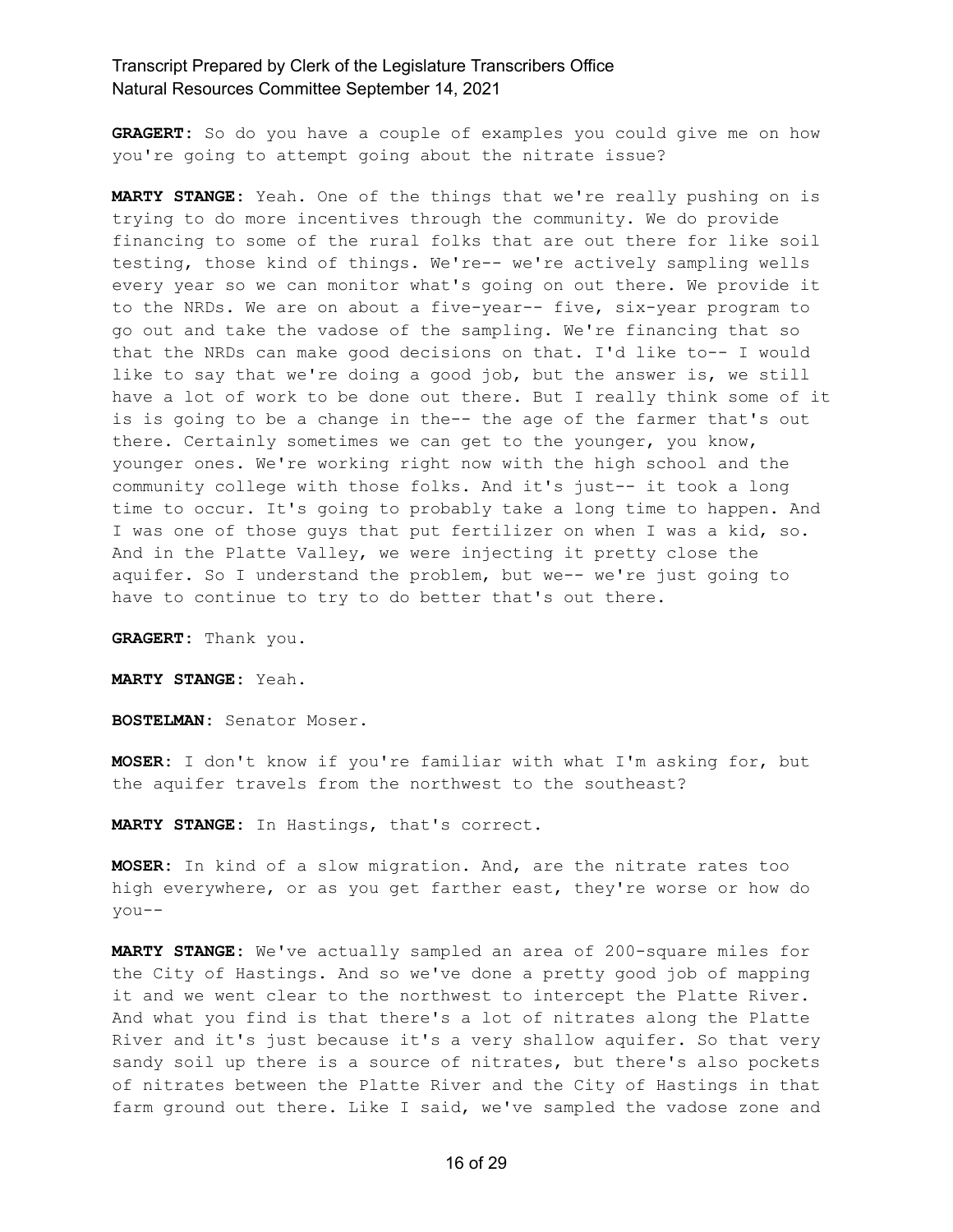it's 500, 200-- or 2,000 pounds of nitrogen that's out there. We've also sampled the urban, the parks, you know, residential homes. We see it there as well. There's areas that are downgrading of the City of Hastings that has a large amount of nitrates as well. So it's throughout. As our goal-- our-- our logo says, it's everyone's responsibility, so.

**MOSER:** Are some forms of fertilizer more prone to leaching into the aquifer?

**MARTY STANGE:** You know, we've actually done work with the university where we did radioactive isotope testing because there was a lot of concerns about, well, where was that source. We obviously have a very large feedlot, 45,000 head, that's in our well and protection area and a grading of the City of Hastings. What we found was, yeah, there was some runoff that was occurring from that livestock, but in the groundwater, it's anhydrous ammonia.

**MOSER:** So you think-- now, are some fertilizer supply granna- granularly, or is that a lot more expensive than--

**MARTY STANGE:** Well, yeah, and that's a good point because right now with CPI, they're actually going to more granular type of fertilizer application. We've got a large facility that they just erected in Hastings for the second time. It burned down with a lightning strike. But we would like to see less anhydrous put on in the fall because that's where leaching is occurring. We see a lot more liquid that's being put on. We are certainly proponents of fertigation. Put it on when you need it. It's certainly helping a lot.

**MOSER:** Injecting it into the irrigation system.

**MARTY STANGE:** Yeah, through the irrigation system. Yeah. One of the things and this is a little bit more my personal thing, but we have some problems where we have, you know, we'll get a hail storm come through. If you put all your fertilizer on it in the beginning, through either the fall application or spring application, you get a hail storm, everything gets wiped out. And all that fertilizer is still sitting here. Certainly the folks that ferti-- fertigating, they can stop fertigating. So we've got to address some of that. And, you know, cover crops is one of the things we're really promoting for those areas that may have gotten damaged. Doesn't take a lot of fertilizer to damage a lot of water. So we got-- we got to get there. But when it comes to nitrates, it's both the amount of fertilizer put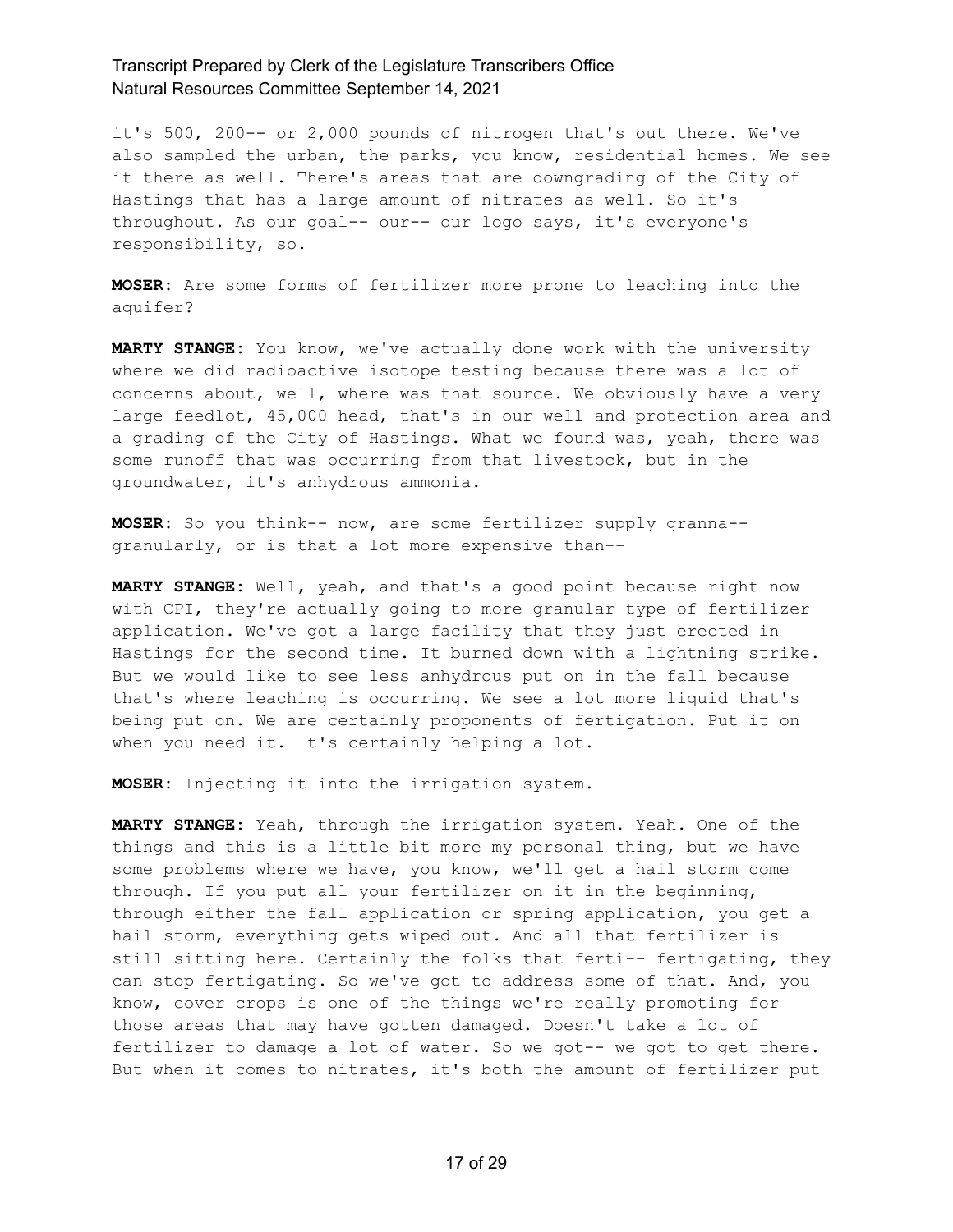on and the amount of water you put on. We know that if you're not driving it down with over irrigation, that's the other side of it, so.

**MOSER:** The theory with the anhydrous was that it was supposed to bond with the moisture in the soil or something and stay close to where the roots are going to be.

**MARTY STANGE:** It just didn't do that.

**MOSER:** In real life that doesn't happen?

**MARTY STANGE:** No, I mean, like I said, we're-- we're 500 to 2,000 pounds of fertilizer that's past the red zone, and per acre. And I know my grandfather would say that was a loss of income and he was not happy about that. And there's just no way to really give it back. It's just going to continue to leak into the aquifer. But if we can slow it down so we can manage it, that's really why we're promoting water conservation, doing, you know, scheduling of irrigation to do a better job. But not everybody's doing it. You know, we can educate where we can, but there are some people who are just going to continue to put a lot of water on it, but way too much fertilizer on, but.

**MOSER:** You see some of that in smaller ponds and lakes where they have too much nitrogen and then they get way too much algae and too much box weed or whatever that is that coats some of that green scum.

**MARTY STANGE:** Yeah. Yeah, we see that in Hastings as well. I mean, Lake Hastings and Heartwell Lake, you know, deal with that same thing. It's again, how much fertilizer people put on their lawns. We're really trying to promote, you know, better application, you know, do mulching of-- of your grass clippings instead of haul them off, you know, cut down on the amount of fertilizer you're putting on, those kinds of things, so.

**MOSER:** Are there certain fertilizers that are less likely that cause nitrate problems?

**MARTY STANGE:** I mean, when you say fertilizers--

**MOSER:** Well, you know, like they have some that have more phosphorus in them and other other types of-- I mean, or do you need nitrogen to make crops grow?

**MARTY STANGE:** You need nitrogen to make crops grow. There are some additives like N-Serve and some of those that people can use that will help bind it up, that kind of thing. As far as the homeowner, yeah,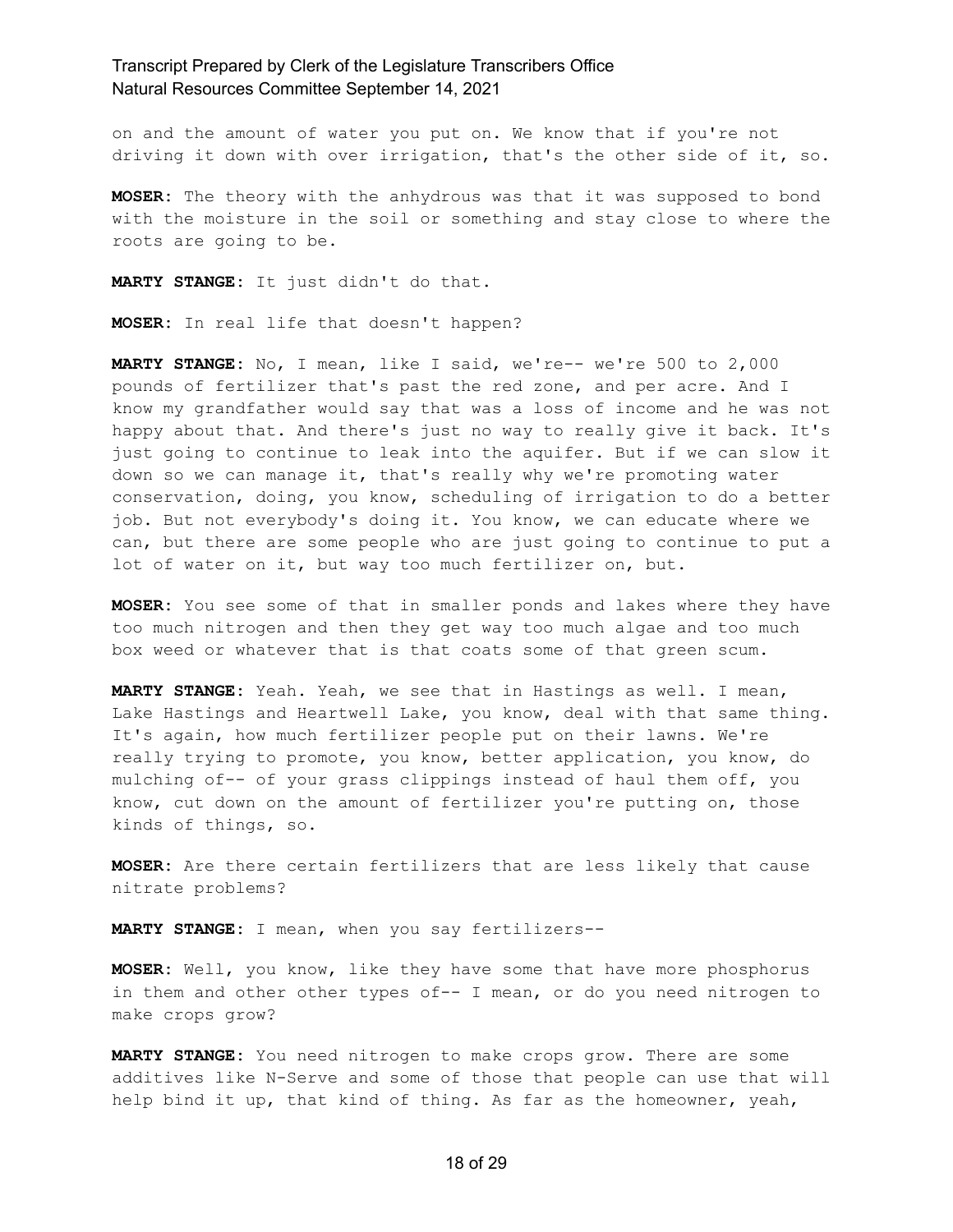you can buy, you know, you know, three different chemicals in there, phosphorous and-- and nitrates, but we don't really need a lot of phosphorus, just need nitrogen. I will say this. We do permit our lawn care companies, if they-- they put it on-- wanted to make sure that they were following good, you know, best practice and what we found was a lot of them are putting on less fertilizer than what we had thought because they actually add iron sulfate to their mix. It makes the grass look greener and most of the public doesn't see a reduction in fertilizer as long as the grass is green. The good news is when we've done our vadose on sampling within the residential and urban areas, we've actually seen a 32 percent decrease in nitrates below the red zone. So we've done some-- some benefit.

**MOSER:** How about the concentration of herbicides in the groundwater?

**MARTY STANGE:** We-- we show small amounts of of atrazine showing up. But given the depth, we're about 120 feet down. We just haven't seen a lot of that. But we did see it in the vadose zone, so it's there. Just so far, we haven't seen very high levels. It's detectable but not--

**MOSER:** Atrazine, is that-- what's the brand name?

**MARTY STANGE:** It's a herbicide and it's been around a long time.

**MOSER:** But like Roundup, you don't have excessive amounts--

**MARTY STANGE:** Yeah, we haven't seen that and we do extensive testing with all of those pesticides and we do random sampling out at our well protection area as well for those, Our bigger issue has been that the nitrates that enter the vadose center was causing biological activity and it's causing a mobilizations, uranium and selenium. So we're seeing contamination of heavy metals into our our system because of that.

**MOSER:** And what's causing that?

**MARTY STANGE:** As the nitrates enter the vadose center, there's bacteria is naturally occurring in the soil. It's actually mobilizing uranium. And so we see not only an increase in nitrates, but we're seeing an increase in uranium. It also impacts selenium, chrome and those. But selenium and uranium are the two that we're watching very closely right now. And part of our OR plan is to address that uranium that's coming through the system. So we have to take that out before we can inject the water back into the aquifer.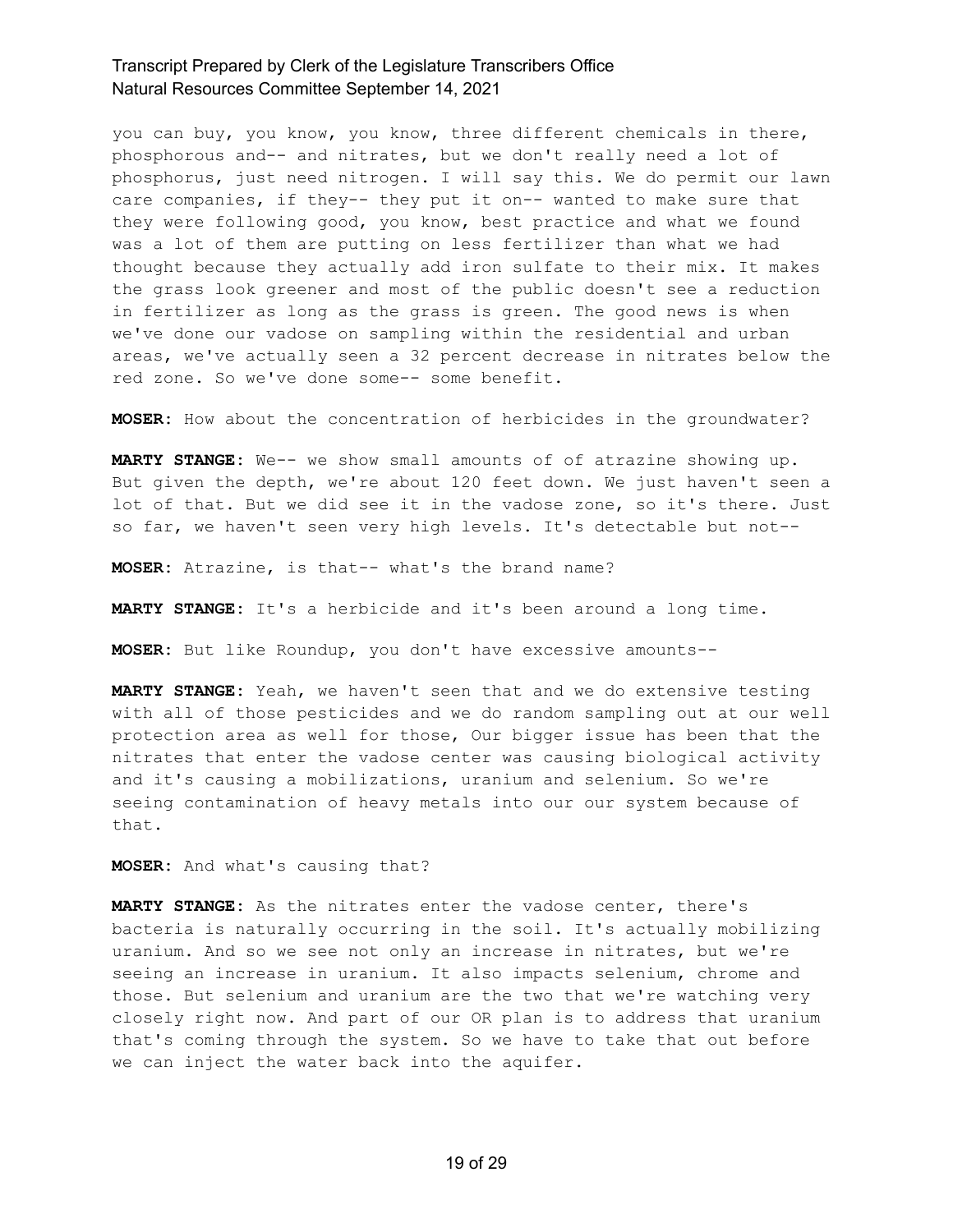**MOSER:** What do you do with radium after you filtered it out of the water?

**MARTY STANGE:** Well, because it's naturally occurring, we're able to at this point, the levels are low now. We're able to send it to wastewater treatment and it just goes through with our biosolids. But we have a plan in place that we kept put in uranium removal, very similar to what the City of Grand Island has for their system out there. And then, we'd have to then manage that waste stream that occurs.

**MOSER:** Thank you.

**BOSTELMAN:** Senator Gragert.

**GRAGERT:** Thank you, Chairman. Just one quick question. Title 130, I'm sure you're familiar with it. Do you feel that there's anything within Title 130 that needs to be addressed that will close the gap between DEE and the NRDs as far as groundwater and surface water issues? Let me-- let me be a little more specific for you, that certain activities that take place in an already high nitrate area, that one looks at surface water, the other one looks at groundwater and the can is being kicked left and right.

**MARTY STANGE:** You know, I think that we can do better in bringing more people together. But I also remember something a professor taught me when I was in college is that we don't want one person responsible for all water issues. I think having multiple views that are out there, it's good. It might be a little slow, but I would prefer that over having one group just dominate that. I would say that, you know, we've come a long ways when there was definitely a distinction between groundwater and surface water. Just looking at what we see along the Platte River, we understand that whatever's on that-- that surface out there and it leaches into the aquifer, I mean, there's-- there's the connection. So I think we've come a ways on that, but I don't know that I have anything specifically to say other than we just need to keep talking.

**GRAGERT:** Thank you. I like your knowledge in all you talk today.

**MARTY STANGE:** Thank you.

**BOSTELMAN:** Have you had the opportunity to attend any of the-- call the council meetings?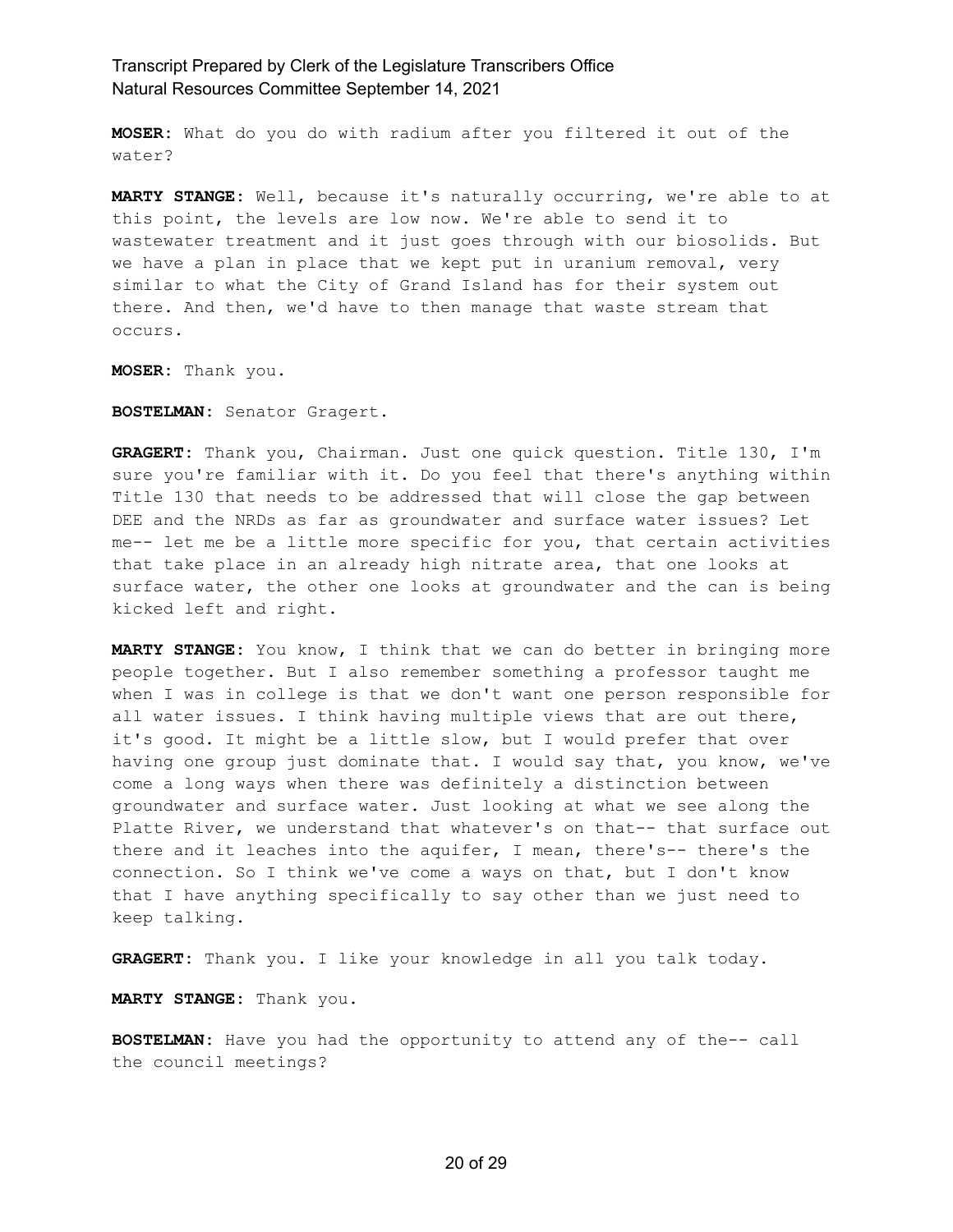**MARTY STANGE:** No, I have not. So this is going to be definitely a learning experience for me. But I think there's some good folks on there that will guide me.

**BOSTELMAN:** Sure, I'm sure. Sure. OK, I think that is all we have for this morning. Thank you for your willingness to serve on the Environmental Quality Council. Thank you for driving in this morning and being with us, Mr. Stange. Thank you. Anyone like to testify as a proponent for the appointment of Mr. Stange? Anyone would like to testify in opposition to the appointment of Mr. Stange? Is there anyone that would like to testify in a neutral capacity? Seeing none, that will close our hearing for the appointment to Environmental Council for Mr. Marty Stange. Our next appointment hearing will be for Jessica Kolterman. Morning, Jessica.

#### **JESSICA KOLTERMAN:** Good morning.

**BOSTELMAN:** If you would please state and spell your name for us when you're ready.

**JESSICA KOLTERMAN:** Sure, of course. Jessica Kolterman, J-e-s-s-i-c-a K-o-l-t-e-r-m-a-n. I am a native of Seward, Nebraska, born and raised. I had the opportunity to attend college in Missouri at William Jewell and then came back here and received my master's from the University of Nebraska and then had the privilege to serve as a Legislative Aide to Senator Elaine Stuhr, who actually was involved with many of these issues that you're talking about. She served on natural resources. Following my time at the Legislature as a staff person, I did governmental relations for Farm Bureau for around 10 years, so I was in front of this committee on a regular basis. I then took an opportunity after I helped recruit Costco and Lincoln Premium Poultry's facility to Nebraska, I ended up going to work for them. So for the last five years, that's what I've been doing. And in my spare time, I am on the city council in Seward. So I have municipal background to the extent that city council person is involved in those things as well. I wanted to answer Senator Moser, your question. You specifically asked all the different types of things that were represented on the Environmental Quality Council. There is a person that represents ag crop production, ag processing industry, which I understand is like feed mills and those types of things. Automotive, petroleum. There's a biologist, chemical industry, city government, conservation, county government, food products manufacturing, which is the role that I was appointed to, heavy industry, labor, livestock industry, minority populations, municipal government, a physician, power generating industry and a professional engineer. So you asked if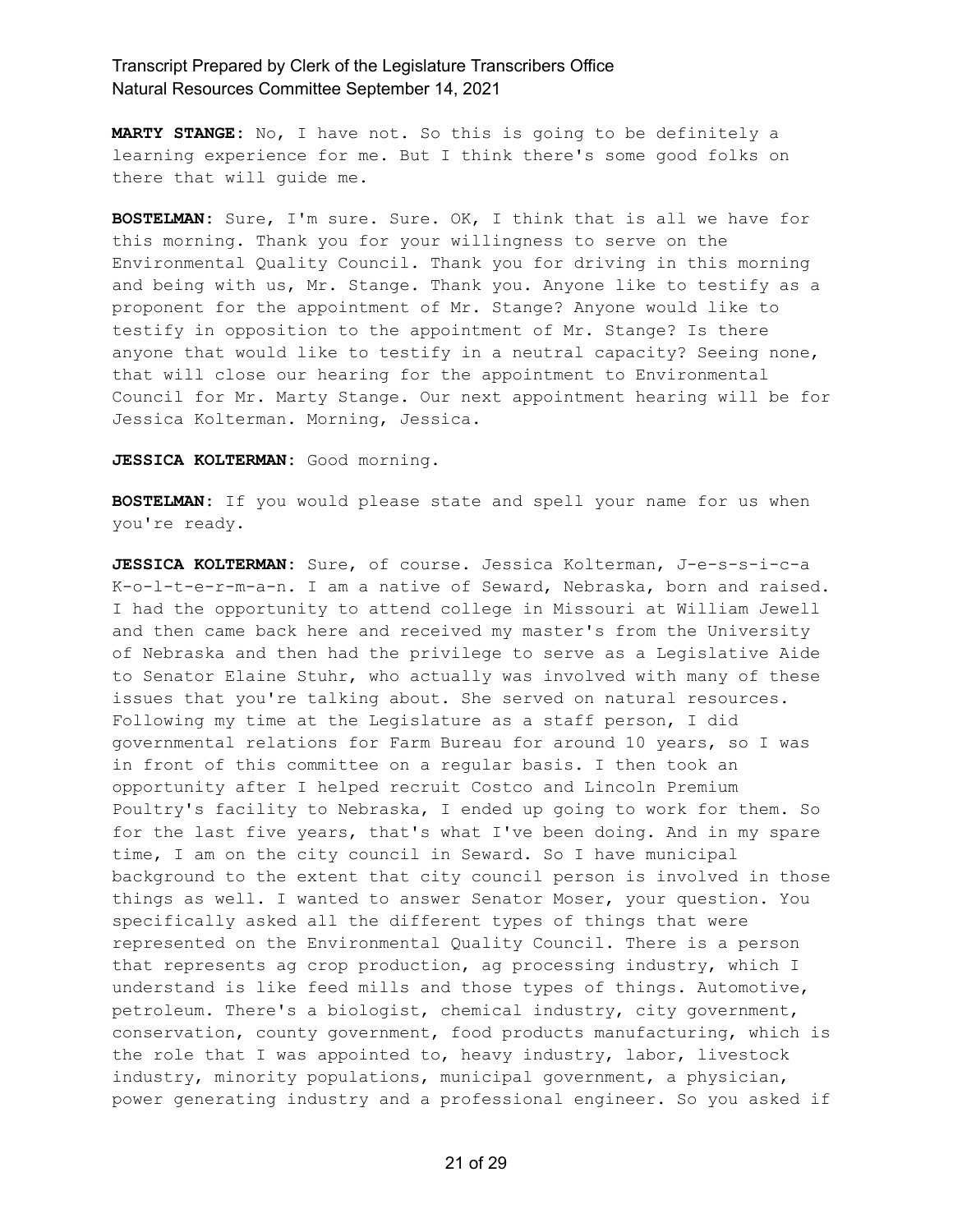there were some normal citizens, I guess to the extent that people in county and city government and all these other roles are normal members of the public, they are represented. They don't all bring tremendous amounts of expertise, but they all have some role in environmental in some way. So to answer another question about the nitrates, just thought I'd bring up something that we did as a company when we started Lincoln Premium Poultry here in Nebraska. Of course, when you go through the 200-plus public hearings that we went through for our facility, you get a lot of questions about environment. Costco's philosophy is, number one, always obey the law. So everything we do is, you know, falls in line with obey the laws as they-- as they are. Occasionally, we find opportunities to go above and beyond. And when we were looking at all the chicken litter that was going to be coming out of these poultry barns around the entire region, one of the things that people, of course, get concerned about is groundwater and protecting the aquifer. Knowing that that was going to be a concern before it was even brought up in any public hearings, Lincoln Premium Poultry and Costco sat down with the Department of Environment and Energy, at the time it was DEQ, and said, you know, we want to understand all your regulations. We want to understand what this looks like so we make sure that we're all in full compliance on the farms. So we would put in our contract with the farmers, these are the guidelines. These are things we expect you to do. And if you break these rules, then we will terminate the contract. What we found out is because chicken litter is a dry form of fertilizer, it did not have the same regulations that you would for perhaps cow manure or pig manure. So we asked the state to develop some. So for us, we have our people who ever contracted with us, apply for what is referred to as a state operating permit and that is issued by the state and then they become inspected just like others. And it's required to do that in order to grow poultry for us. So we saw a place where we wanted to have more regulation for our people that were associated with us and we asked the state to put it in and they did. So it was our, I guess, little part we could do to help make sure that whatever we were doing was not going to harm any water in any way.

**BOSTELMAN:** Thank you.

**JESSICA KOLTERMAN:** Yeah. I'll open it up for questions.

**BOSTELMAN:** OK, thank you, Ms. Kolterman, for being here this morning. Are there questions from committee members? Senator Gragert.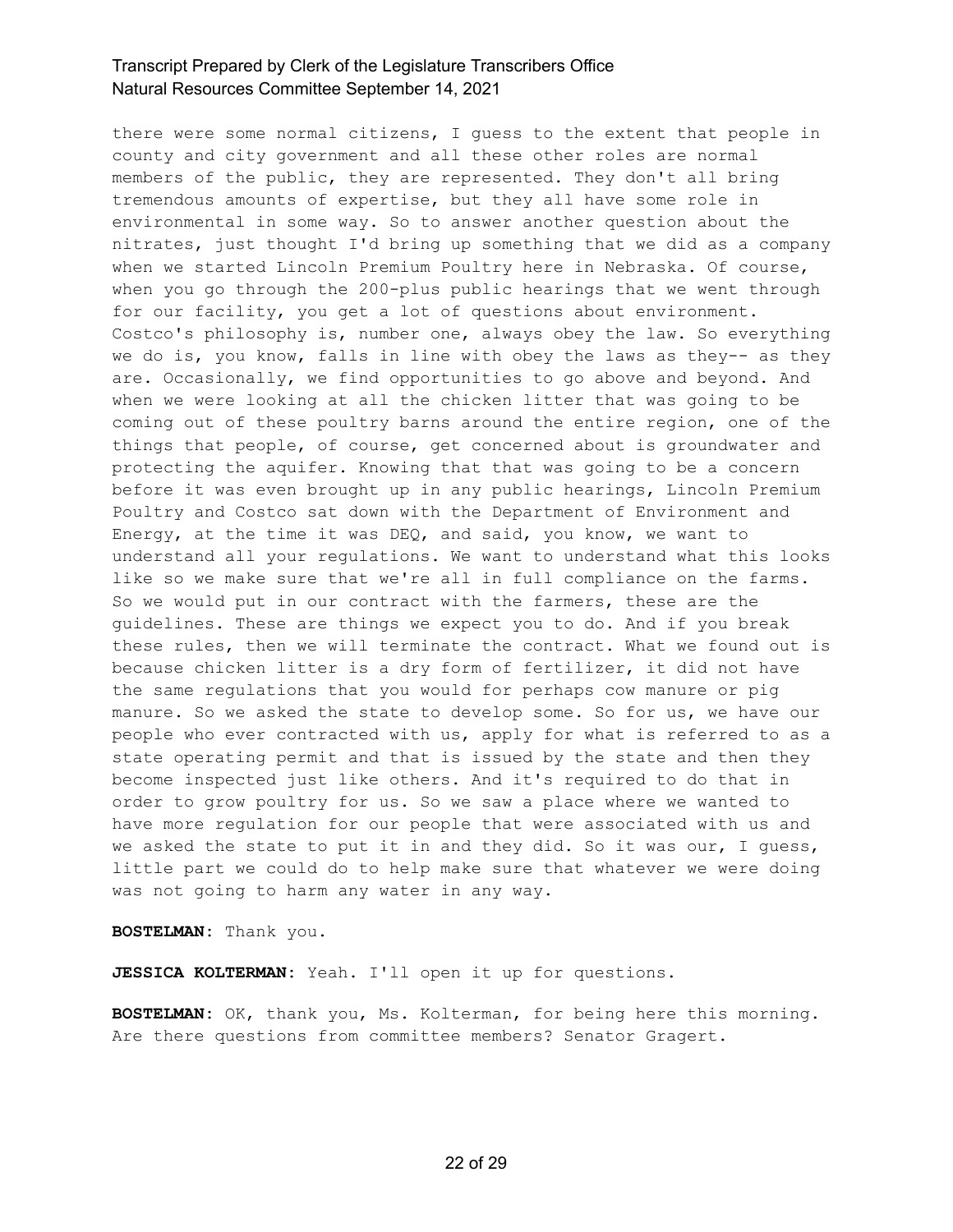**GRAGERT:** Thank you. Thank you specifically for addressing right away what you knew I was going to probably come with you in nitrates. Do you have monitoring wells then on-- are you-- are they required on--

**JESSICA KOLTERMAN:** So in order to grow with us, the grower has to adhere to what is called a state operating permit. That's the environment and energy portion of it, they look at. But we also require something called a nutrient management plan. And so what they will do is before they grow, they submit the permit and they get the permit approved. And what they have to do in that permit is say I have X number of acres where we know this fertilizer can be applied and we require it through the nutrient management plan to be prescribed- applied in a prescriptive manner. So you can't just go out and dump fertilizer on your fields willy nilly, it's very specific. Then we have a continued grid testing and making sure that everything is as it should be.

**GRAGERT:** And DEE requires this nutrient management plan before any operation takes place and I'm familiar with that--

**JESSICA KOLTERMAN:** With ours, yes.

GRAGERT: --however, do you also work with the NRDs on the groundwater? Are you in--

**JESSICA KOLTERMAN:** Well if they have a well, every NRD is different. That's one thing I've had to navigate in the role that I sit in with the company is some NRDs have us go through a well process that's very complex, multiple hearings, lots of data, lots of-- lots of specifics. Different entities require different things. So it really depends on where the farmer is and what their area looks like.

**GRAGERT:** Do you-- are you currently now or any of your facilities in high nitrate area-- let me-- above 10 parts per million?

**JESSICA KOLTERMAN:** I can't answer that, I don't know for sure. I can tell you that, you know, and I'm from Seward County. That's where I live and, you know, growing up, traditionally, that area has had some high nitrates, maybe not Seward, but out towards Beaver Crossing, Goehner, the area where our family farm was or is. And so we do have farmers in that area, but that's one of the reasons that was so important to us to have these requirements so that we knew that everything they were doing was protecting the groundwater. Do-- we have to make sure we do test the water that goes to the poultry so we are testing that well as part of our quality control in terms of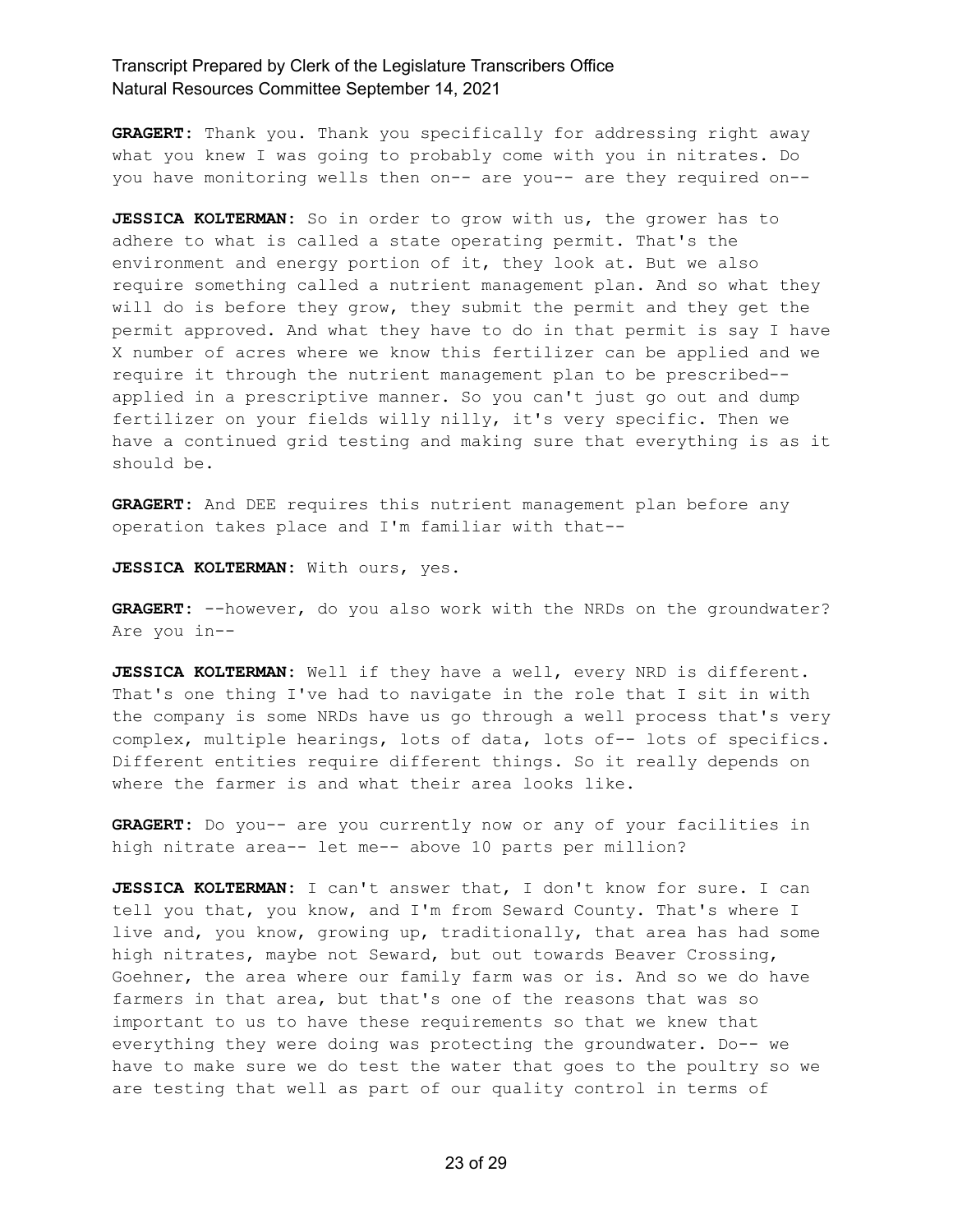raising-- them raising the poultry for us. So I can't specifically say-- I can tell you we haven't had any issues, but I can't tell you the specifics because I haven't gotten into the details of-- of parts per million and so forth.

**GRAGERT:** OK, thank you.

**JESSICA KOLTERMAN:** Sure.

**GRAGERT:** And I like your knowledge on the whole issue of nitrates.

**JESSICA KOLTERMAN:** Well, surprisingly, I learned a lot in the last five years when I started learning about chickens, so.

**BOSTELMAN:** Senator Cavanaugh.

**J. CAVANAUGH:** Thank you, Chairman Bostelman. Thank you, Ms. Kolterman, for your willingness to serve and being here. You went through the list pretty quick and I kind of missed which slot you're going--

**JESSICA KOLTERMAN:** I am going to be in the food products manufacturing area.

**J. CAVANAUGH:** Well, outside-- I had that kind of tour of your facility in-- it's in Fremont or outside of Fremont.

**JESSICA KOLTERMAN:** It's in Fremont, yes.

**J. CAVANAUGH:** Yeah, and if anybody hasn't toured it, you should go. It's really impressive. So I was very impressed and I've talked about it a lot to other people, so--

**JESSICA KOLTERMAN:** Thank you.

**J. CAVANAUGH:** --I'm proud of the work you guys have done there. In terms of-- I appreciate the story about going out and seeking that specific regulation and, you know, one of the things about regulation is provide certainty, which I think is what Costco is looking for there. Do you see any potentiality for further regulation suggestions coming before the Environmental Quality Council or NDEE here that maybe would go counter to the business interests of Costco? I mean, obviously they want to comply with the law, but is there-- I don't know, other places in the country that have maybe more strict regulation would potentially adversely affect the business?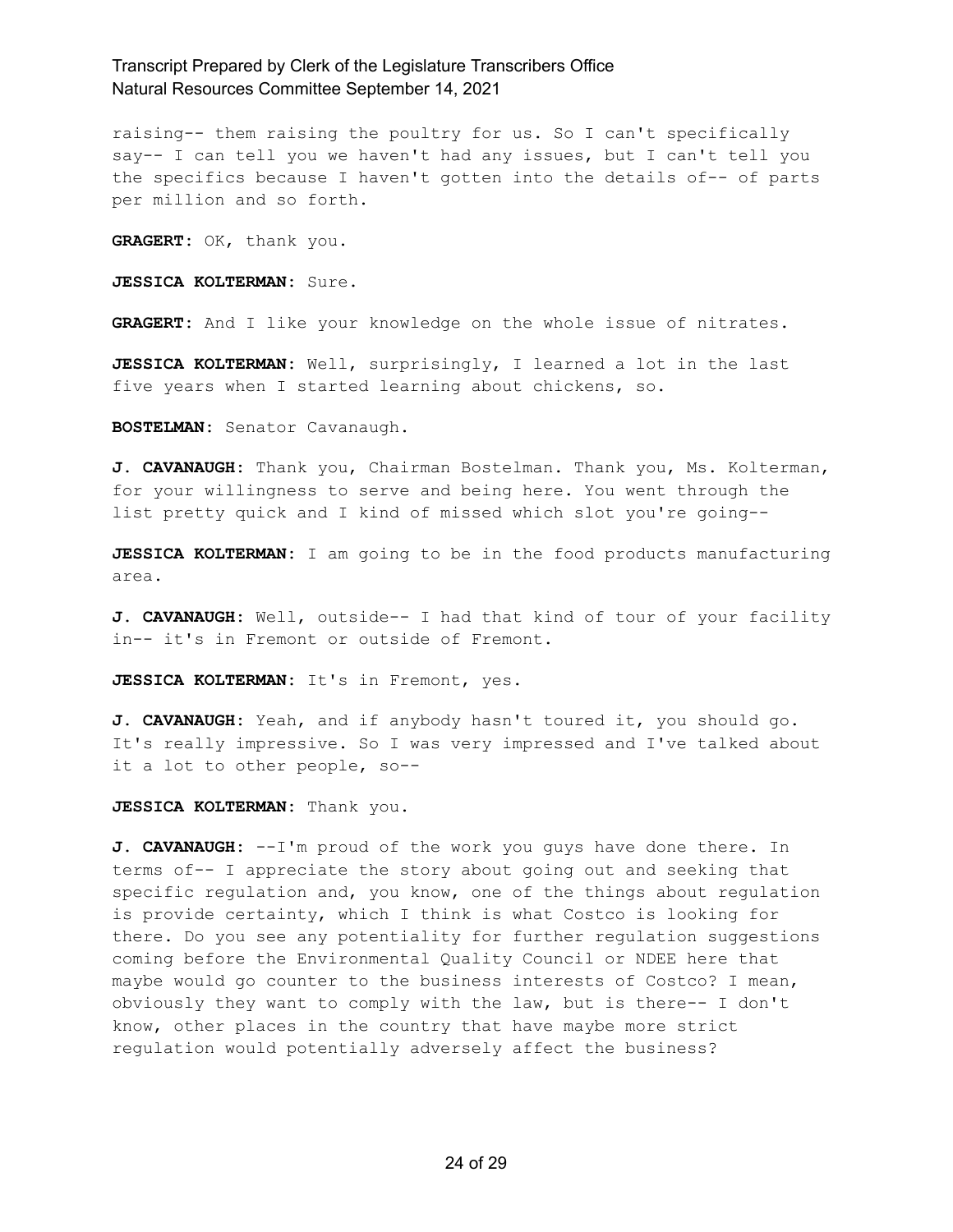**JESSICA KOLTERMAN:** Well, I mean, I was just out at Costco headquarters last week in Seattle and one of the conversations that we had, we were actually talking about safety, environmental, all these different things, risk management and those types of topics. You know, I think the thing that I'm really excited about in being a partner with Costco in this, is that they look at the law as it is and they, you know, work with what's there. And because other places have more stringent restrictions, they often adhere to the most stringent restrictions they're aware of. So I'm going to use safety as an example. If you look at safety regulations in California, for example, which might have like a higher or a more stringent specific to a certain kind of safety procedure, then that's typically what they do. My understanding is kind of what they do universally to reach the highest level that they can find. So I-- I-- you know, we are very-- we've enjoyed the partnership with DEE as we've looked at building this facility. Obviously, it brought a lot of economic energy and excitement to this part of the state, but it also brought a lot of technology and a lot of opportunity to, for lack of a better word, kind of raised the bar in some ways at places that, you know, haven't been operating with that much technology and that much innovation. And so I think in order to, you know, continue to keep that bar high, we're always going to be looking for new ways to do things that improve all aspects of the business, including how we protect the environment.

**J. CAVANAUGH:** Thank you.

**BOSTELMAN:** Senator Moser.

**MOSER:** Do the floors of most of the-- I suppose all of them, of those chicken barns have concrete in them or--

**JESSICA KOLTERMAN:** No, they do not.

**MOSER:** --or are they dirt floors?

**JESSICA KOLTERMAN:** They're like a clay-based floor.

**MOSER:** So do you have to take that dirt out and replace it after it's been--

**JESSICA KOLTERMAN:** Well, it's as-- we refer to it as litter. So what you do is you put bedding in. Typically it's wood chips. We actually test the wood chips for quality to make sure that it's a-- it's a good quality base for the filtration.

**MOSER:** Make sure they don't have chemicals in them already.

#### 25 of 29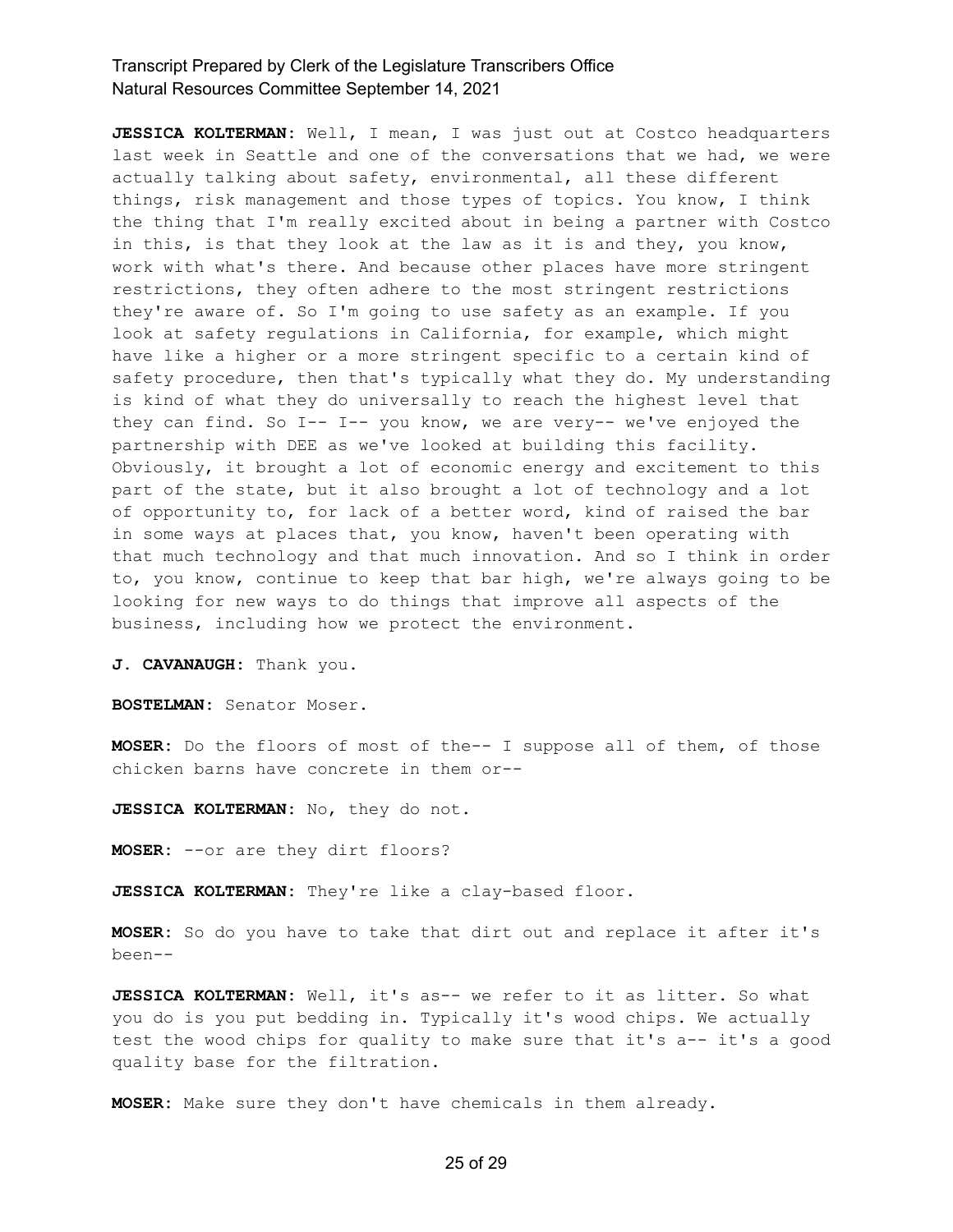**JESSICA KOLTERMAN:** Correct. And then we place the poultry. The poultry are there and as you know, poultry will defecate around the-- the- and then what happens is after the poultry is harvested, they come in and they do what is referred to as windrowing. So they pull all the poultry, wood chips and everything and feathers, whatever is in there, they pull it into a windrow and it heats up. And once it gets to a certain temperature, it starts to break down any bacteria, anything that's in it.

**MOSER:** Kind of like the composting.

**JESSICA KOLTERMAN:** Yep, composting, exactly. And then-- then after a while, once we reach a certain temperature and the breakdown has occurred, the temperature will start to drop. And so then they turn it again, let it heat up again, and then they will spread it out again before the next load of poultry is delivered. And then at-- usually about once a year, the farmer will go in and they'll remove a layer of it. They won't remove at all because it makes it really great insulation and bedding for the poultry as they go into the winter. So typically in the fall, they remove a portion of it and then they apply that directly to the field in a prescriptive manner.

**MOSER:** How thick would the typical coating of chips be?

**JESSICA KOLTERMAN:** You mean what would be applied to a field, or--

**MOSER:** No, what's-- what's on the floor?

**JESSICA KOLTERMAN:** It varies from barn to barn. It really depends on the birds. But it can get six inches deep. Would be, you know, maybe a little bit more depending on how they spread it out themselves.

**MOSER:** Yeah, just for my own information, it's not--

**JESSICA KOLTERMAN:** The neat thing--

**MOSER:** --doesn't affect how we look at your nomination, but I--

**JESSICA KOLTERMAN:** I know-- well, it's-- it's an interesting topic and certainly one that you--

**MOSER:** Well, not everybody probably finds it interesting. [LAUGHTER]

**JESSICA KOLTERMAN:** I know more about it than I ever thought I would.

**MOSER:** Well, thank you. I appreciate that.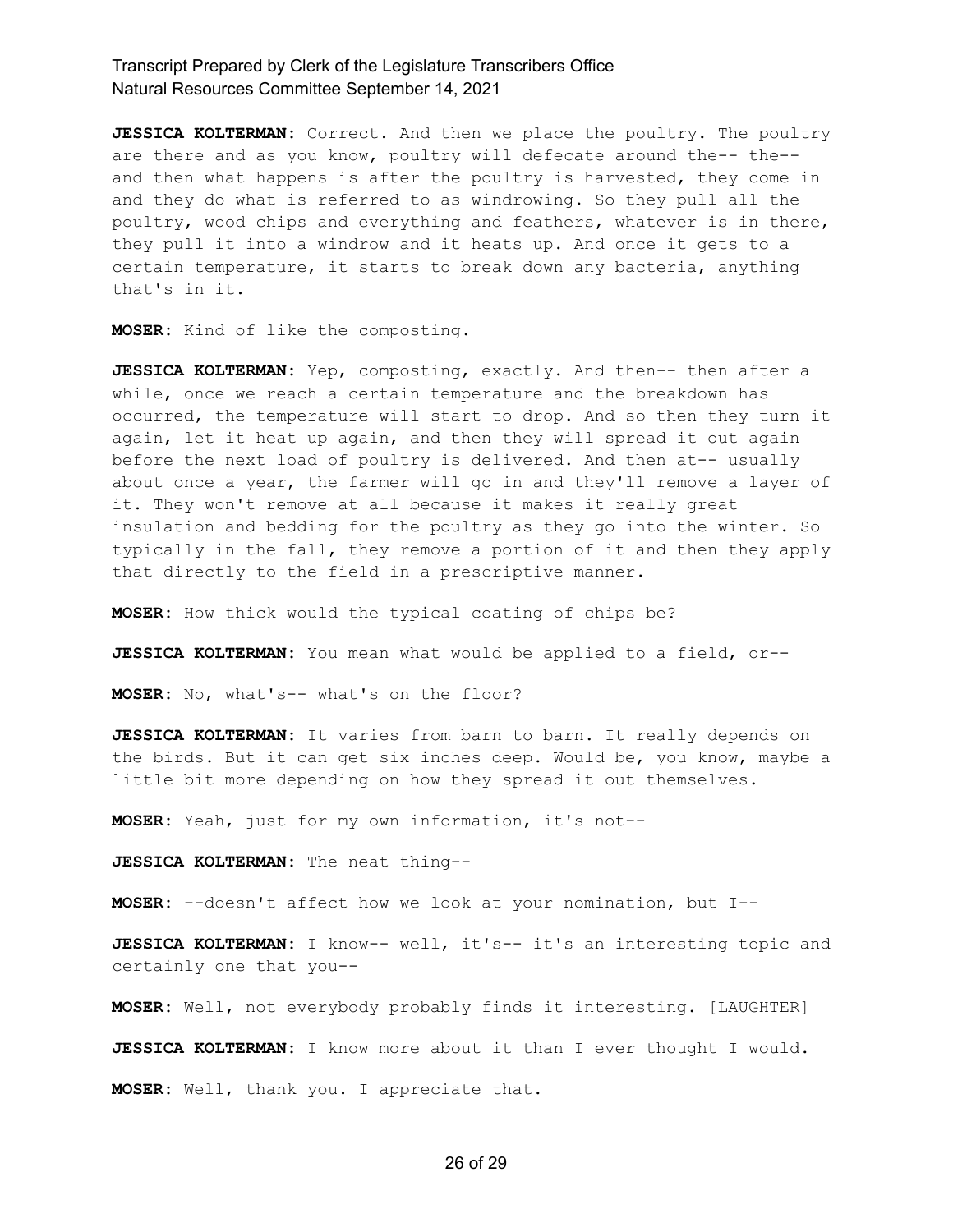**BOSTELMAN:** So what drew you to apply for an appointment to the Environmental?

**JESSICA KOLTERMAN:** Well, I know you might find this a bit humorous, but I get the lists from the Governor's Office regularly. And because we-- we have an area of Seward and York and Polk County that my dad represents, I review it regularly to see if there's openings that might be a good fit for people that live in the district. And sometimes I do see those, but in this case I saw one that looked- well, that-- that-- I could do that. So because of all the work we've done with the directors, all the different people and all the different agencies at DEQ, I called and asked a little bit about the position and they said, oh, you would be good at that. So I decided to apply.

**BOSTELMAN:** Sure. Great. Um, can you explain a little bit more who all-- who all-- what does food products manufacturing include?

**JESSICA KOLTERMAN:** My understanding is it's-- it's the packing plants, food processing and--

**BOSTELMAN:** Larger functions.

**JESSICA KOLTERMAN:** Right. We I mean, so that would be, you know, all the food processing facilities in our state. I believe there's 214 or 15 of them across. I know Senator Aguilar, you have some in your district and I believe you do too, Senator Bostelman. I think Senator Moser, you do as well. I don't know, Senator Cavanaugh, if you have any specific to your district, but I know there's some in Omaha.

**J. CAVANAUGH:** Yeah, not anymore. The old district 9, now the current district 9.

**JESSICA KOLTERMAN:** So, you know, I-- when I sat in this chair when I was a lobbyist representing agriculture, and never in my wildest dreams did I think I'd be sitting here talking about food processors and chicken because it wasn't something that I had on my list of what I wanted to be when I grow up. But I found this industry to be very key in keeping our communities in the rural areas alive. And what we've been able to do, not just in Fremont with the plant, but with all the fingers that have gone out, like as an example, there's a company called Fremont Automation that ended up developing a piece of machinery that we had asked developers all over the world to work on who couldn't figure it out. But a company in Fremont, Nebraska, did. And so we have put that in our facility and they have a company with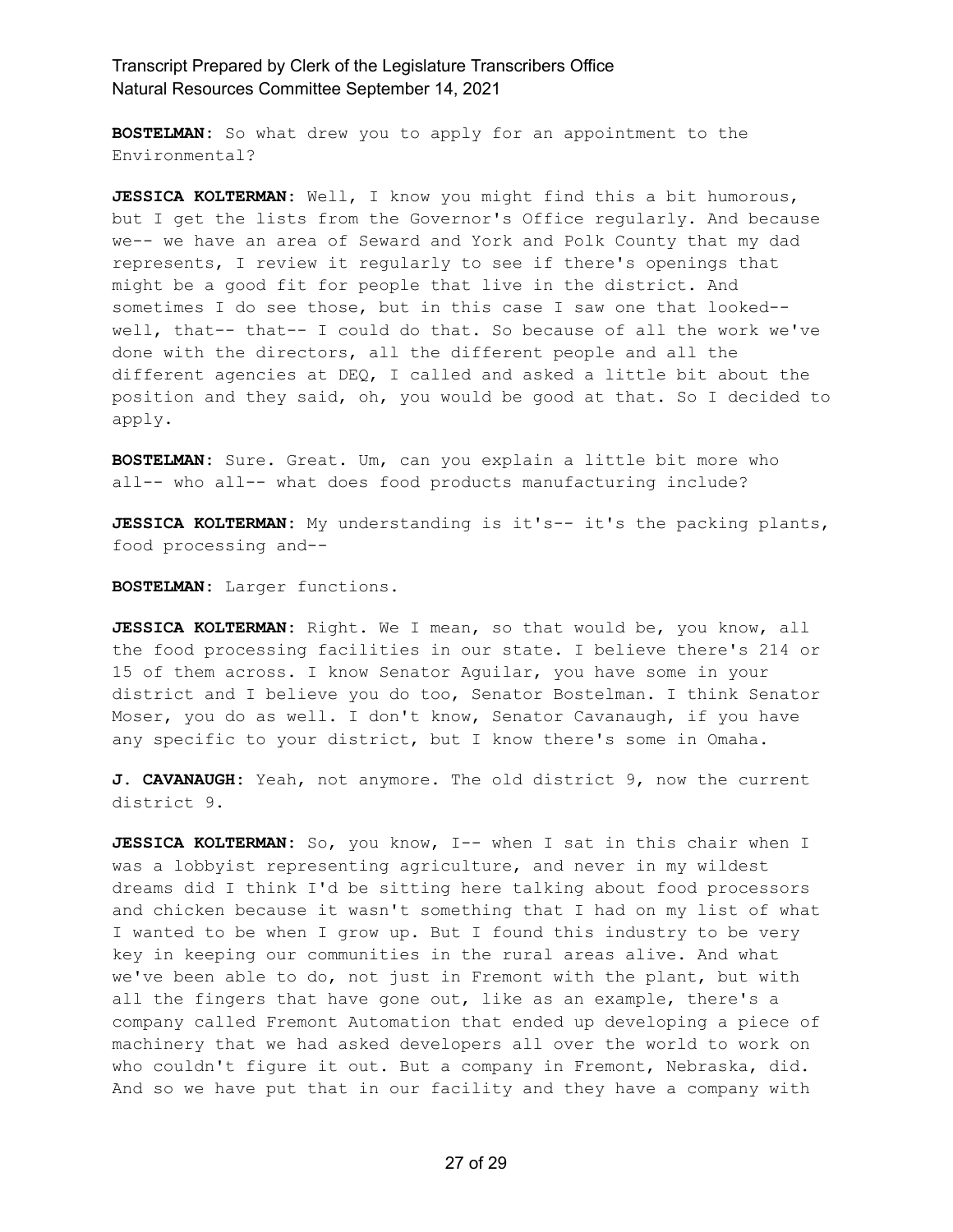25 people and now they're expanding to other states, other poultry companies in other states. And like for me, that's just really exciting to see that kind of innovation come out of something like this in a small town. And then the farmers. Probably the thing that I'm most-- get most excited about when I talk about the farmers are the kids and I say kids, because I'm over 40 now so I'm allowed to say that. But, you know, the 21- or 22-year-olds they get to come back to the farm where they would not have had that opportunity otherwise. And they get to come back to the family farm and stay there because of the opportunity that they've had to raise poultry with us.

**BOSTELMAN:** So with your-- and this is kind of like a Senator Moser curiosity question, once your working with Costco in the poultry and in the manufacturing of this, do you have-- have you happen to have the opportunity or is there the opportunity for all the other manufacturers that we talked about throughout, do you all get together or talk, or--

**JESSICA KOLTERMAN:** Well, we-- yes, we-- we started that during COVID. I mean, perhaps they did before. I-- we had just opened only about six months before COVID happened. And so one of the things that we ended up doing right off the bat is in Fremont specifically, we started meeting weekly during COVID by Zoom and, you know, talking about how we can work together, how we could share best practices, what we-- you know, it was to the point of like, hey, I have extra hand sanitizer. Do you guys need hand sanitizer? And hey, where are you finding this? You know, the sanitation stations because we can't find them. You know, those kinds of things and dialogues. But then later, as it went on, it expanded to things like, how do we continue to grow opportunities for people to recognize manufacturing as a great place to work and have a career? And how do we start to engage our communities in the benefits of having manufacturing in our communities? And so the conversations have grown from, where do I get hand sanitizer to more global conversations, or, as an example, we're working through this environmental regulation. You know, who did you guys use as your engineering firm when you went through that? You know, those kinds of conversations. It's just really great partnerships and resources that-- I don't know, I mean, maybe if COVID hadn't happened, we wouldn't have had those same relationships. But I guess as a silver lining, we've developed a deeper relationship with- with other companies across our state.

**BOSTELMAN:** OK, very good. Thank you. Any other questions? Seeing no other questions, thank you, Ms. Kolterman, for coming in today and for your willingness to serve on the Environmental Quality Council.